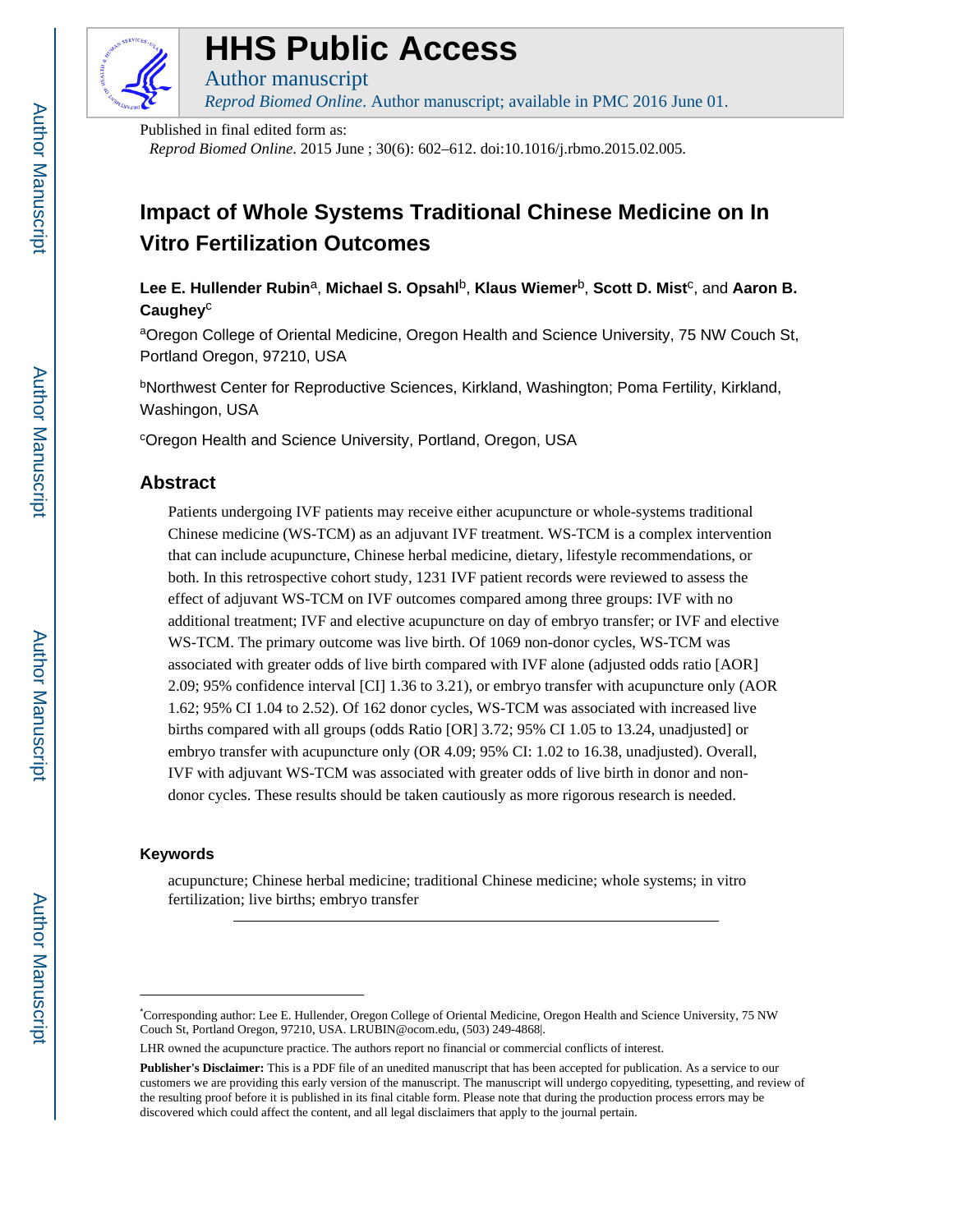## **Introduction**

Women undergoing IVF commonly pursue adjuvant complementary and alternative health approaches to support their cycles. Given that early studies have found that acupuncture significantly improves IVF pregnancy rates, patients increasingly choose adjuvant acupuncture to optimize their chances of pregnancy and live birth (de Lacey *et al.*, 2009). Utilization rates are unclear. In a survey of 428 Northern Californian couples, 22% reported using acupuncture (Smith *et al.*, 2010), but of 118 Boston-area women surveyed, 47% women reported using acupuncture and 17% used herbs during their assisted reproduction technique cycle (Domar *et al.*, 2012). Another survey of 77 patients found that 92% reported using acupuncture to support their IVF cycle (Aelion *et al.*, 2009). A patient may seek an acupuncturist's support by self-referral, or her IVF physician may refer her, but it is also possible that IVF physicians may not be aware of patient use of these additional therapies (Boivin and Schmidt, 2009).

Investigations into the effect of acupuncture on IVF outcomes largely focus on a limited number of standardized treatments, usually two, on or around embryo transfer compared with no acupuncture, sham acupuncture or a placebo needle. Initial studies suggested that acupuncture on or around embryo transer improved IVF outcomes (Paulus *et al.*, 2002; Dieterle *et al.*, 2006; Smith *et al.*, 2006; Westergaard *et al.*, 2006), and, in a meta-analysis of seven trials, acupuncture increased the odds of clinical pregnancy by 65% (Manheimer *et al.*, 2008). As more trials were completed, the effects of this narrow dose of only two or three acupuncture sessions were equivocal to controls. In a review of 14 trials, two to three acupuncture treatments administered around embryo transfer did not improve clinical pregnancy rates compared with controls (Cheong *et al.*, 2013b). Another review of 16 trials confirmed these findings, but the covariate of baseline pregnancy rate was found to be a significant mediator of acupuncture's effect (Manheimer *et al.*, 2013). Additionally, a clear need exists for an adequate acupuncture control, as penetrating or non-penetrating 'sham or placebo' acupuncture controls are likely to be impractical and may have physiological effects (Manheimer, 2011; Vickers *et al.*, 2012).

With the advent of two standardized acupuncture sessions as a complete investigational intervention, acupuncture providers thereby question whether it is a sufficient dose (Craig *et al.*, 2014; Shen *et al.*, 2014). In clinical practice, acupuncture treatment is not standardized and instead considers the patient singularly; treatment is individualised. A course of treatment can range from six to 24 treatments depending on the complexity of the case. Furthermore, if an IVF patient seeks adjuvant acupuncture treatment in the period before the day of embryo transfer, it is possible that the patient, her parnter, or both, will receive a complex intervention at the acupuncturist's office, such as whole-systems traditional Chinese medicine (WS-TCM). This is a multi-dimensional intervention that can include any combination of modalities classified under the system of traditional Chinese medicine. These include any combination of acupuncture (the insertion of sterile, filiform needles in the body) (Cochrane *et al.*, 2014), moxibustion (the burning of processed herb, *artemesia argyi*, on or near the body) (Nedeljkovic *et al.*, 2013), Chinese herbal medicine (Ried and Stuart, 2011; Tan *et al.*, 2012; Cao *et al.*; 2013), Chinese medical massage with a tool (guasha) or without (tuina), Chinese medicine-based dietary recommendations, breathing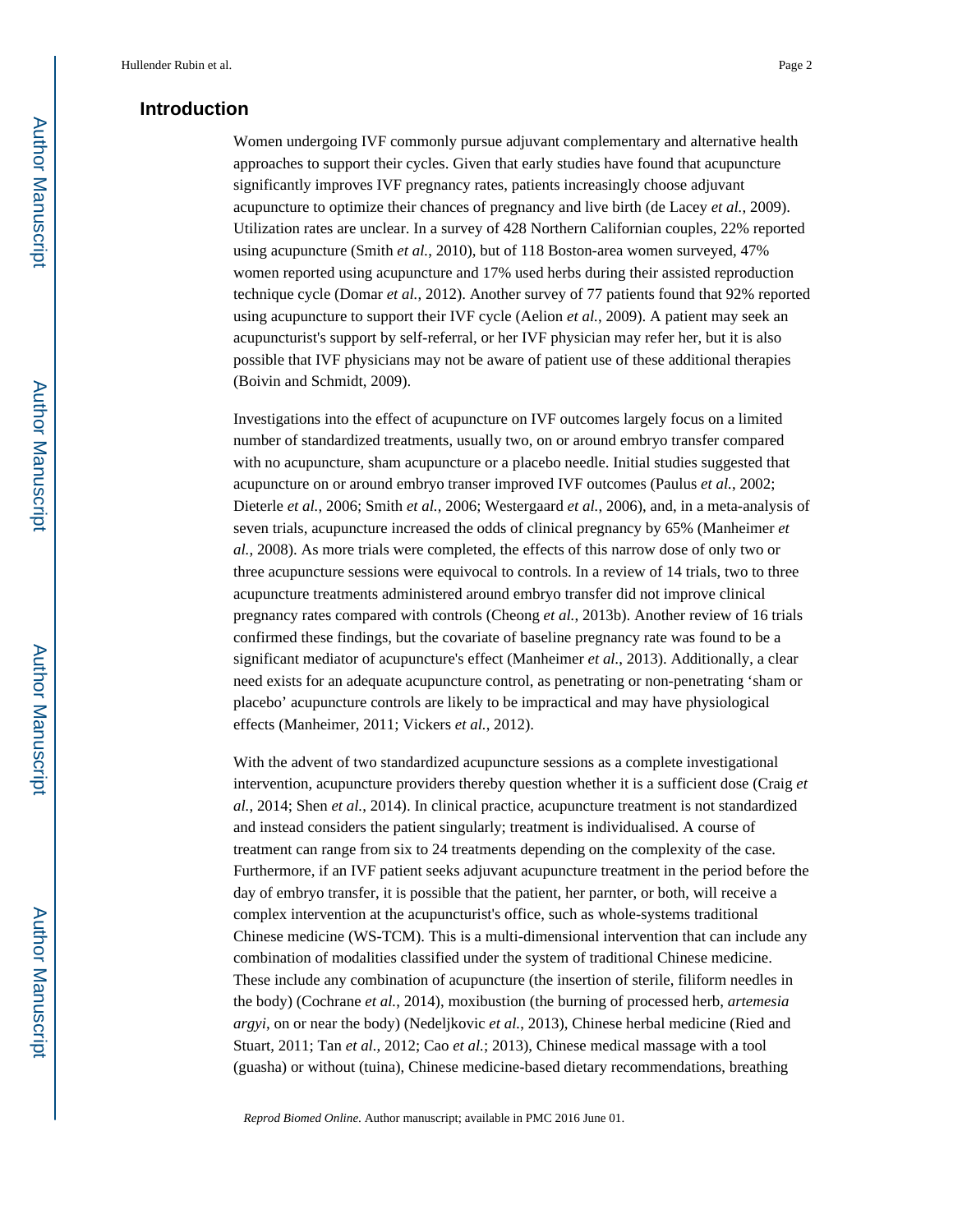exercises (Qi Gong), or movement exercises (Tai Chi) (Noll and Wilm, 2009). It may also include recommendations for vitamins, supplements, or both, depending on the training and licensure of the provider. Beyond a published case study (Hullender Rubin, 2010) and expert texts (Liang, 2003; Lyttleton, 2004; Noll and Wilm, 2009), the effectiveness of the multidimensional WS-TCM approach on IVF outcomes is unclear.

Given this background, we sought to compare the reproductive outcomes of women who elected WS-TCM treatment in addition to their usual IVF care, and compared them with those who received the usual IVF care alone and to those who received two standardized acupuncture treatments on the day of embryo transfer acupuncture only. Our main objective was to compare the three groups on the primary outcome of live birth.

#### **Materials and methods**

#### **Study design**

This was a retrospective cohort study of WS-TCM effects on IVF reproductive outcomes compared with two groups: those who received acupuncture treatments only on the day of embryo transfer (ACU); and those who received IVF usual care alone. The Oregon College of Oriental Medicine Institutional Review Board approved this study on 11 January 2011 (IRB reference number 09-028). Reproductive outcomes data were obtained from a single, private IVF centre, the Northwest Center for Reproductive Sciences (NCRS), Kirkland, Washington.

#### **Patient criteria**

Of 1509 patient charts, only NCRS patients who underwent IVF with fresh donor or nondonor embryos transferred between August 2005 and December 2010 were included, regardless of embryo quality. Additionally, women who underwent pre-implantation genetic screening testing or intracytoplasmic sperm injection cycles were also included. To further reduce selection bias, all biomedical diagnoses were included. Diminished ovarian reserve was diagnosed if FSH was 12 mIU/ml or more, antral follicle count total less than 10, and anti-Müllerian hormone less than 1.0 ng/ml, or any combination of these measures. Since the mean age of the WS-TCM was higher than the other groups, this most likely accounted for the increased incidence of diminshed ovarian reserve diagnosis. All patients who underwent transfers with frozen embryos ( $n = 251$ ) or embryos from frozen oocytes ( $n = 27$ , research cycles) were excluded.

All included patient data  $(n = 1231)$  were reviewed to identify patients who received ACU, and then reviewed a second time to identify and tabulate patients who received WS-TCM, as all WS-TCM patients received ACU as part of their treatment plans. The data were deidentified and assigned unique identifiers. The key was only available to the primary investigator. Visit data were then independently abstracted from acupuncture clinic financial records and confirmed via scheduling calendars by two research assistants. A third party was consulted to resolve any conflicts.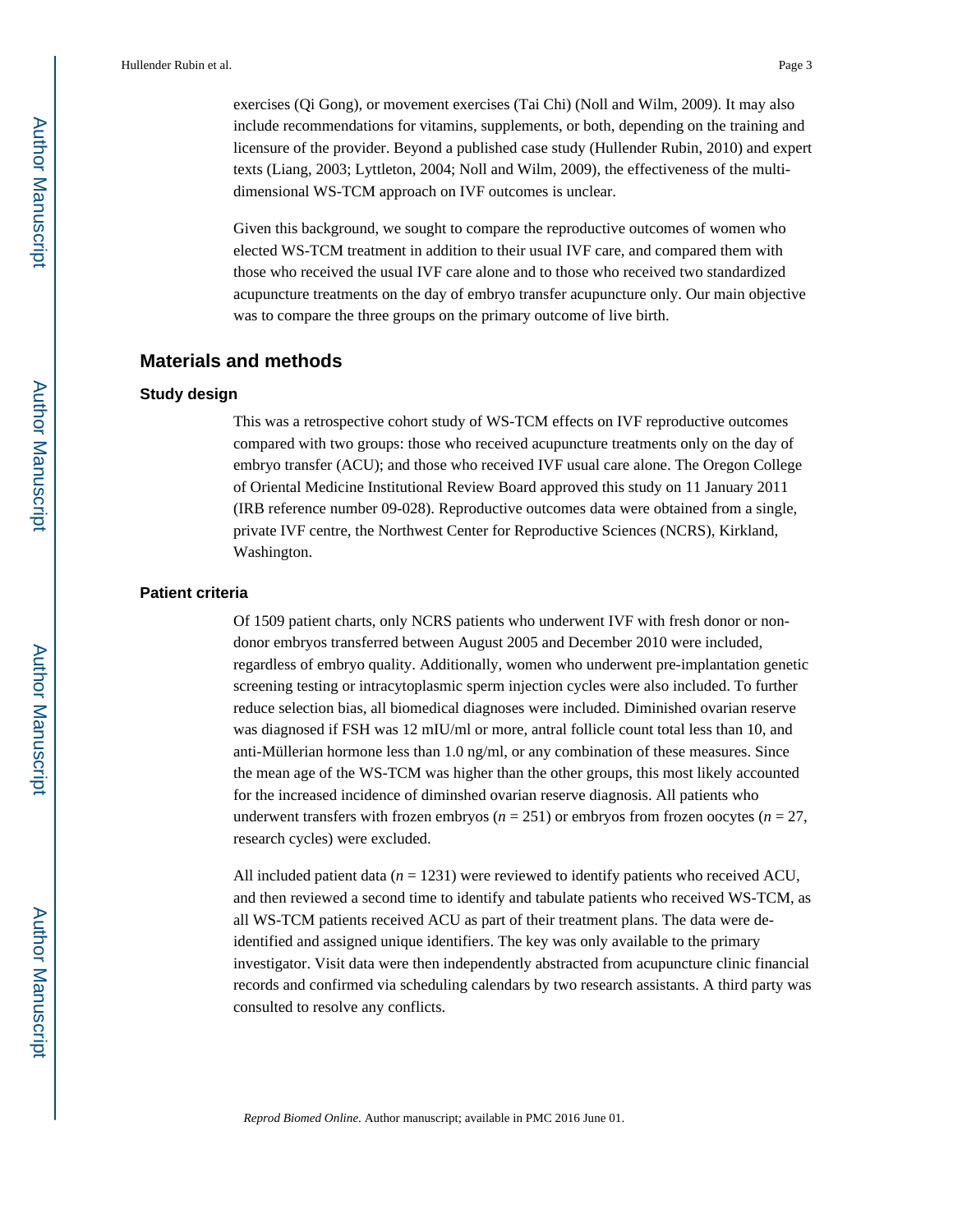#### **Interventions**

#### **Usual care**

**Non-donor:** IVF cycle management was individualized to each patient according to biomedical diagnosis. In general, patients were treated with either a gonadotrophin-releasing hormone (GnRH) agonist (Cramer *et al.*, 1999) or antagonist (Felberbaum *et al.*, 1995; Olivennes *et al.*, 1998) IVF protocol. Oral contraceptive pills were taken on the first day of menses and continued from 1–3 weeks. Once ovarian suppression was confirmed, ovarian stimulation was initiated. Gonadotrophin medications were administered twice daily in variable doses based on age and antral follicle count, for up to 12 days, and included follitropin alpha (Gonal-f, EMD Serono, Geneva, Switzerland), follitropin beta injection (Follistim; Merck, New Jersey, US), injectable menotropins (Menopur, Ferring, Saint-Prex, Switzerland), or both. When three to four lead follicles measured a minimum of 17–18 mm on ultrasound, a patient was triggered with HCG (HCG; Novarel; Ferring, Siat-Prex, Switzerland). Within 36 h of trigger, transvaginal ultrasound-guided oocyte retrieval was carried out under conscious sedation. Once recovered from retrieval, patients were administered intramuscular progesterone in oil injections (Watson Laboratories, Parsippany, NJ, USA; West-Ward Pharmaceutical, Eatontown, NJ, USA; or Fresenius Kabi, Lake Zurich, IL, USA), 50 mg/ml twice daily until embryo transfer.

All recovered oocytes were fertilized within the embryology laboratory by either conventional insemination or intracytoplasmic sperm injection. Fertilization was visually confirmed by the presence of two pronuclei 17–22 h after fertilization. Embryos were cultured in 5% oxygen incubators and were evaluated every 24 h before embryo transfer. All embryos were individually cultured in 20–30 μl droplets of Global Medium (IVF Online, Guildford, CT, USA), supplemented with 10% human serum albumin and covered with 5.5 ml of equilibrated oil. Embryo culture was carried out in 35 mm Nunc dishes (Thermo Scientific Fisher, San Rafael, CA, USA). For blastocyst culture, embryos were moved to new culture dishes on day 3 of development. Day of embryo transfer was based on the cause of patient infertility, number and quality of embryos, as well patient age. Blastocyst culture and transfer was attempted whenever possible. When pre-implantation genetic diagnosis or screening was planned, blastomere biopsy was carried out on cleavage-stage embryos on day 3 of development, and embryo transfer occurred on day 5.

Day 3 embryo(s) or day 5 blastocyst(s) embryo transfer was undertaken with all patients with a full bladder using a Wallace catheter (Smiths Medical International, Kent, UK) with ultrasound guidance by one out of four physicians and according to SART guidelines (SART and ASRM, 2006; SART and ASRM, 2008; SART and ASRM, 2009). After transfer, Prometrium (progesterone, AbbVie Inc., Chicago, IL, USA), 200 mg suppositories were inserted vaginally twice daily. Serum HCG was collected to determine pregnancy 14 days after retrieval. If pregnant, progesterone supplementation continued to gestational week 10. If not pregnant, progesterone was discontinued.

**Donor:** Egg donors underwent ovarian stimulation using similar protocols as non-donors. Donor egg recipients underwent an endometrial development cycle timed to correspond to the ovarian stimulation of the donor. Donor recipients began the oral contraceptive pill on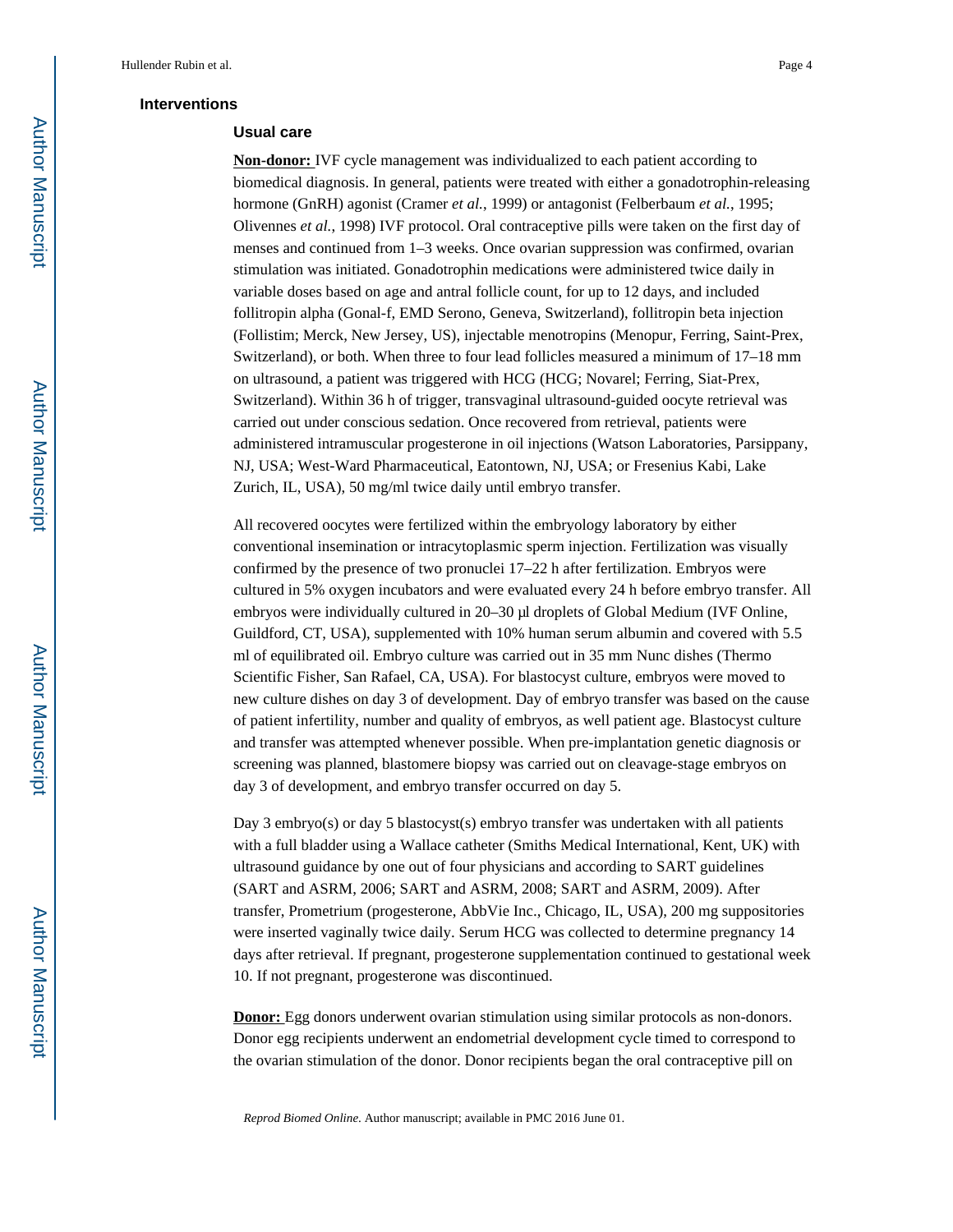the first day of their menses and continued from 1–3 weeks. Once suppression was confirmed, Vivelle-Dot patches (Novartis, Basel, Switzerland) and Estrace (Bayer-Schering, Berlin, Germany) were incrementally increased for up to 11–15 days depending on oestrogen levels and endometrial thickness. Once the endometrial thickness achieved 8 mm or thicker, and the donor eggs were retrieved, the donor recipient proceeded with the same progesterone protocol and embryo transfer as non-donor patients.

**Acupuncture group—**In addition to the IVF usual care, patients could elect to receive two standardized acupuncture treatments on the day of embryo transfer (ACU). The IVF nurse notified patients that acupuncture treatment was available to them. All ACU treatment protocols were based on previous published research (Paulus *et al.*, 2002; Craig *et al.*, 2014), and the treatment methods were previously described (Hullender Rubin *et al.*, 2012a; 2012b; Hullender Rubin *et al.*, 2013c). Patients received two standardized acupuncture treatments on the same day as the embryo transfer.

Treatments were administered onsite at the IVF centre by one of nine state-licensed acupuncturists, certified in acupuncture by the National Certification Commission of Acupuncture and Oriental Medicine (NCCAOM). The acupuncturists' experience ranged from 1–9 years. All were trained to carry out the treatments in the same manner, and a treatment manual was provided. Refresher training to ensure continuity of methods occurred annually.

The first acupuncture session took place 1 h and 15 min before embryo transfer, and the second no more than 30 min after the embryo transfer. The Craig acupuncture protocol was used on both cycle types between 2005 and 2007 (Craig *et al.*, 2014), and the following points were needled. Before embryo transfer: GV-20/Baihui; PC-6/Neiguan; CV-6/Qihai; ST-29/Guilai; SP-8/Diji; LR-3/Taichong; right ear (uterus, endocrine); left ear (Shenmen, Brain) After embryo tranfer: LI-4/Hegu; SP-10/Xuehai; ST-36/Zusanli; SP-6/Sanyinjiao; KI-3/Taixi; right ear (Shenmen, Brain); and left ear (uterus, endocrine). Between 2008 and 2009, the modified Craig protocol was used in both cycle types, with the only modification being acupoint KI-3/Taixi was removed from the protocol (Hullender Rubin *et al.*, 2012a; 2012b). In 2010, the acupuncture protocol was adjusted according to cycle type owing to preliminary retrospective analysis suggesting fresh, non-donor cycles benefitted from the modified Craig (Hullender Rubin *et al.*, 2012a), and donor cycles benefitted from the Craig protocol (Hullender Rubin *et al.*, 2012b; 2013a). Patients could also elect to listen to soft music or a guided meditation during the acupuncture sessions. No other recommendations were provided.

**Whole-systems traditional Chinese medicine group—**In addition to the usual IVF care and acupuncture on the day of embryo transfer as described above, patients could elect to pursue adjuvant whole-systems traditional Chinese Medicine (WS-TCM) treatment. Patients were either referred by the IVF doctor or self-referred. Flyers describing care with the acupuncturist were available in the IVF clinic lobby.

One of three Washington state-licensed acupuncturists with 3–4 years of master's level training in acupuncture and Chinese herbal medicine provided the WS-TCM treatment. All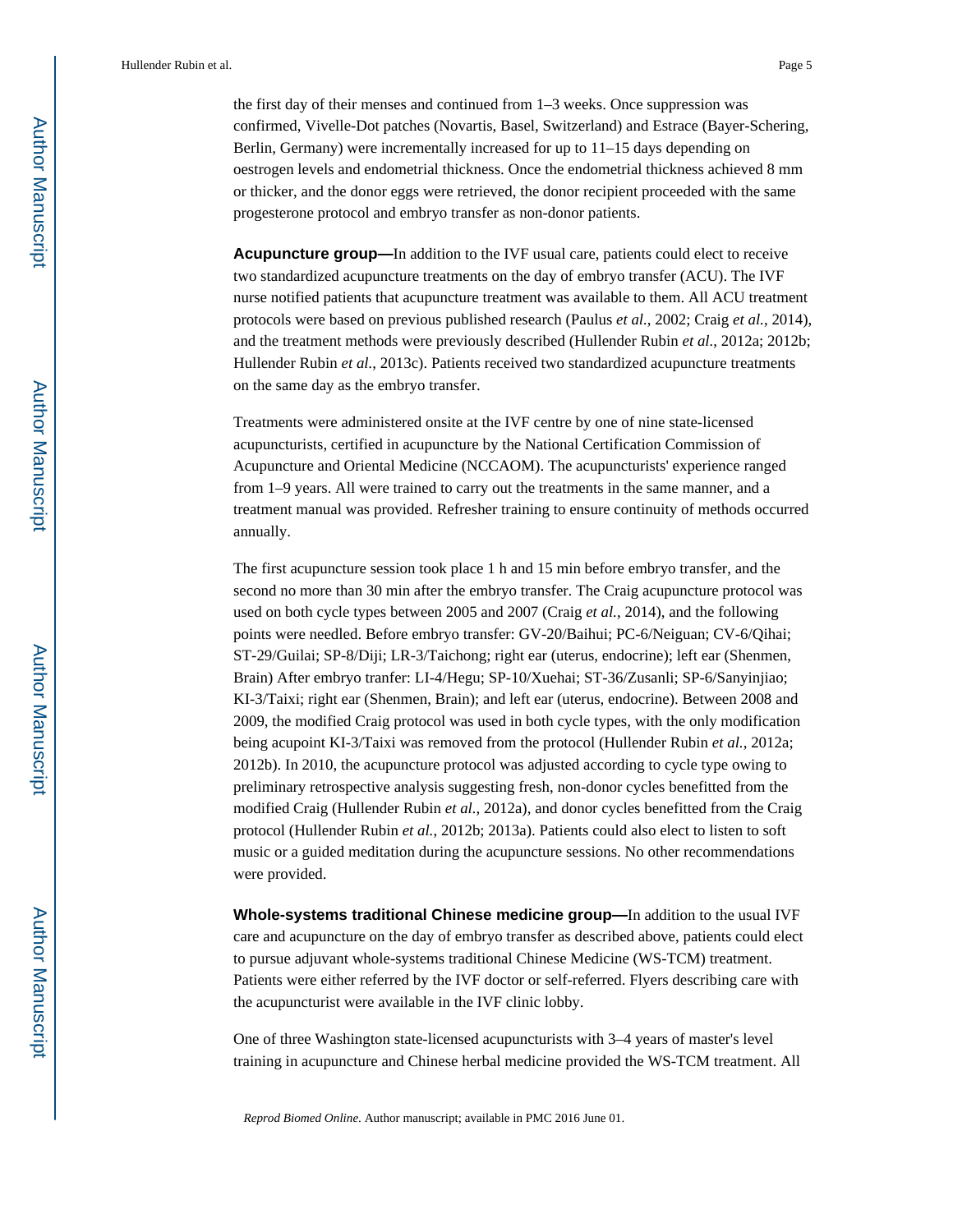three acupuncturists were nationally certified by the NCCAOM in acupuncture, one (LHR) was NCCAOM certified in herbs, and one was certified in herbs by the California state licensing exam. All pursued postgraduate continuing education in reproductive medicine and infertility, and one (LHR) was board certified in reproductive medicine by the American Board of Oriental Reproductive Medicine.

At the initial visit, the patient's biomedical chart was reviewed. The patient was assessed according to TCM theory, an accepted form of medicine (WHO, 2007). A detailed WS-TCM treatment plan was provided outlining the dose and frequency of acupuncture, electroacupuncture, Chinese medicine-based dietary suggestions, lifestyle recommendations, and any recommended nutritional supplements.

Patient visits were typically once a week and increased in frequency to twice a week from the start of IVF suppression medications to oocyte retrieval. Needles sizes ranged from 0.18 mm to 0.25 mm in diameter and 30–40 mm in length for body points, and 0.16 mm  $\times$  15 mm for ears. Size and length were selected based on patient's tolerance, acupoint location and body size. Needles used were Vinco brand (China), Sierin brand (Japan), and DBC brand (Korea). Electroacupuncture stimulator used was ES-2 (Heliomed, China) between 2005 and 2007, and Electrostimulator 4c.Pro (Pantheon Research, Venice, CA, USA) was used between 2007 and 2010. Treatment could also include the following modalities: warming Far Infrared Mineral lamp (TDP CQ-27, FIRARD II, China), Chinese medical massage (tuina) and indirect moxibustion stick (Hoist Wuyan Jiutiao, Smokeless Moxa Stick, China). All customized Chinese herb formulas were dispensed in granular form and manufactured by KPC herbs (Taiwan). All herbal tablets were made of standardized Chinese herbal formulas and manufactured by Golden Flower Chinese Herbs (Taiwan). Recommended nutritional supplements included prenatal vitamins, essential fatty acids, antioxidants and probiotics.

Acupuncture and herbal treatment was based on TCM pattern diagnosis and phase of menstrual cycle. According to Chinese medicine, regulating the menstrual cycle is considered a central treatment approach to female reproduction (Cochrane *et al.*, 2014). This approach was previously described in several case studies (Hullender, 2009; Hullender Rubin; 2010; 2013b; Hullender Rubin and Marx, 2012), but in general, treatment was divided into four phases: menses (cycle days 1–4, follicular [cycle days 5–11], ovulation [cycle days 12–16], and luteal [cycle days 17 to onset of menses]). During menses, treatment was directed at regulating menses and reducing of dysmenorrhoea pain, if present (Smith *et al.*, 2011). Follicular phase treatment was directed at regulating reproductive hormones (Chen, 1997; Napadow *et al.*; 2008), and endometrial (Stener-Victorin *et al.*, 1996) and follicular development (Rashidi *et al.*, 2013). Ovulation phase treatment was directed at inducing ovulation (Jedel *et al.*, 2011; Stener-Victorin *et al.*, 2012; Johansson *et al.*, 2013; Johansson and Stener-Victorin, 2013). Luteal phase treatment focused on regulating hormones (Cochrane *et al.*, 2014). Throughout the entire cycle, treatment had a sub-aim of reducing stress (de Lacey *et al.*, 2009; Kovarova *et al.*, 2010; Madaschi *et al.*, 2010). During the IVF cycle, WS-TCM treatments were individualized according to patient needs and TCM pattern diagnosis, but aimed to support the goals of the IVF phase. Treatment could also include Chinese medicine-based dietary and lifestyle recommendations. During down-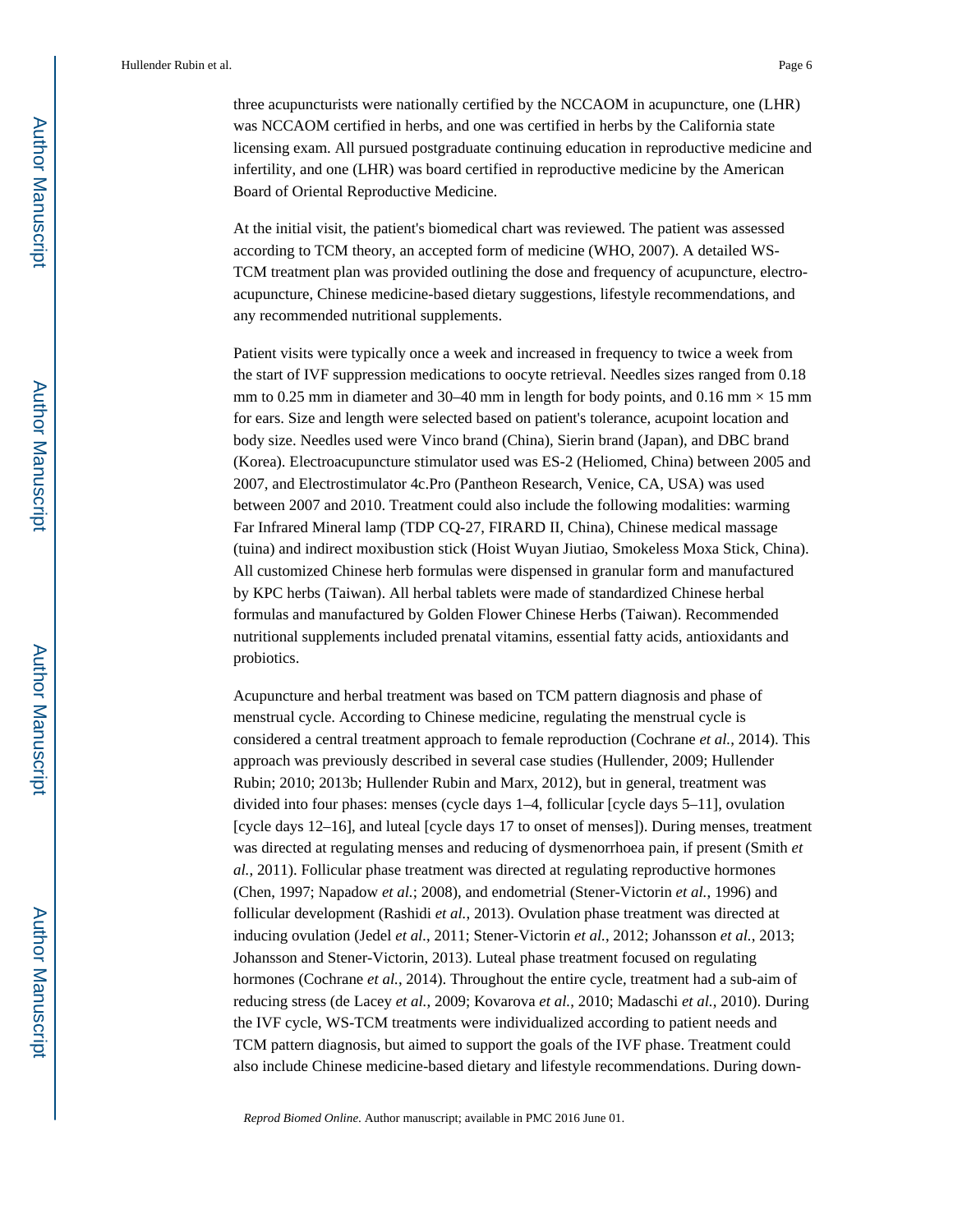regulation and ovarian stimulation, treatment was aimed to improve ovarian and uterine blood flow (Stener-Victorin *et al.*, 1996; Magarelli *et al.*, 2009), improve oocyte quality (Rashidi *et al.*, 2013) and reduce stress. Acupuncture was optional on the day of oocyte retrieval to manage pain (Gejervall *et al.*, 2005; Stener-Victorin, 2005; Humaidan *et al.*, 2006), or postoperative nausea, vomiting, or both (Cheong *et al.*, 2013a), which was used by only six patients. One more visit was suggested 5–7 days after oocyte retrieval to reduce stress.

#### **Outcome measures**

The primary outcome measure was live birth after 24 weeks' gestation. Secondary outcome measures were biochemical pregnancies, spontaneous abortions, ectopic pregnancies, gestational age, singleton, twin and triplet pregnancy. Biochemical pregnancy was defined as a positive serum beta-HCG and pregnancy that failed to develop to the clinically identifiable stage on ultrasound evaluation. Spontaneous abortion is defined as the spontaneous loss of a pregnancy with an ultrasound-confirmed gestational sac before 20 gestational weeks.

#### **Statistical analysis**

Treatment groups were counted and differentiated by donor or non-donor cycle type. Demographics and descriptive statistics were computed by group in the following variables for non-donor cycles: age, FSH, primary infertility, cause of infertility, cycle number, method of fertilization, pre-implantation genetic screening, total antral follicle count, number of days stimulated, total gonadotrophin dose, peak oestradiol, endometrial thickness, number of mature oocytes obtained, number of embryos transferred, day of embryo transfer (day 3 or 5), ovarian hyperstimulation syndrome (OHSS) and gestational age. For donor cycles, the same covariates were compared with the exception of age, FSH, total antral follicle count, number of days stimulated, total gonadotrophin dose and OHSS.

Outcomes of live birth, biochemical pregnancy, spontaneous abortion, singleton, twins and triplet pregnancy were tabulated by group and cycle type. Differences in outcomes were calculated using logistic regression and adjusted by covariates associated with outcomes.

Data were analysed in the following ways: (i) comparability of demographics between group; (ii) differences in outcomes with chi-squared (when groups numbered 10 or greater) or Fisher's exact (when groups numbered less than 10). Means were compared via analysis of variance and proportions were compared by chi-squared; (iii) in order to control for potential confounding, the magnitude of effects on pregnancy outcomes was assessed using multivariable logistic regression analyses and presented as adjusted odds ratios (AOR) with 95% confidence intervals (CI). Results were considered statistically significantly different if *P* < 0.05. Stata. (StataCorp, 2011, USA) was used to carry out all tests.

## **Results**

A total of 1231 fresh cycles took place, in which an embryo transfer occurred. Non-donor cycles numbered 1069 and donor cycles numbered 162 (Table 1). In the non-donor cycles, 580 patients were in the usual care group, 370 in the ACU group and 119 in the WS-TCM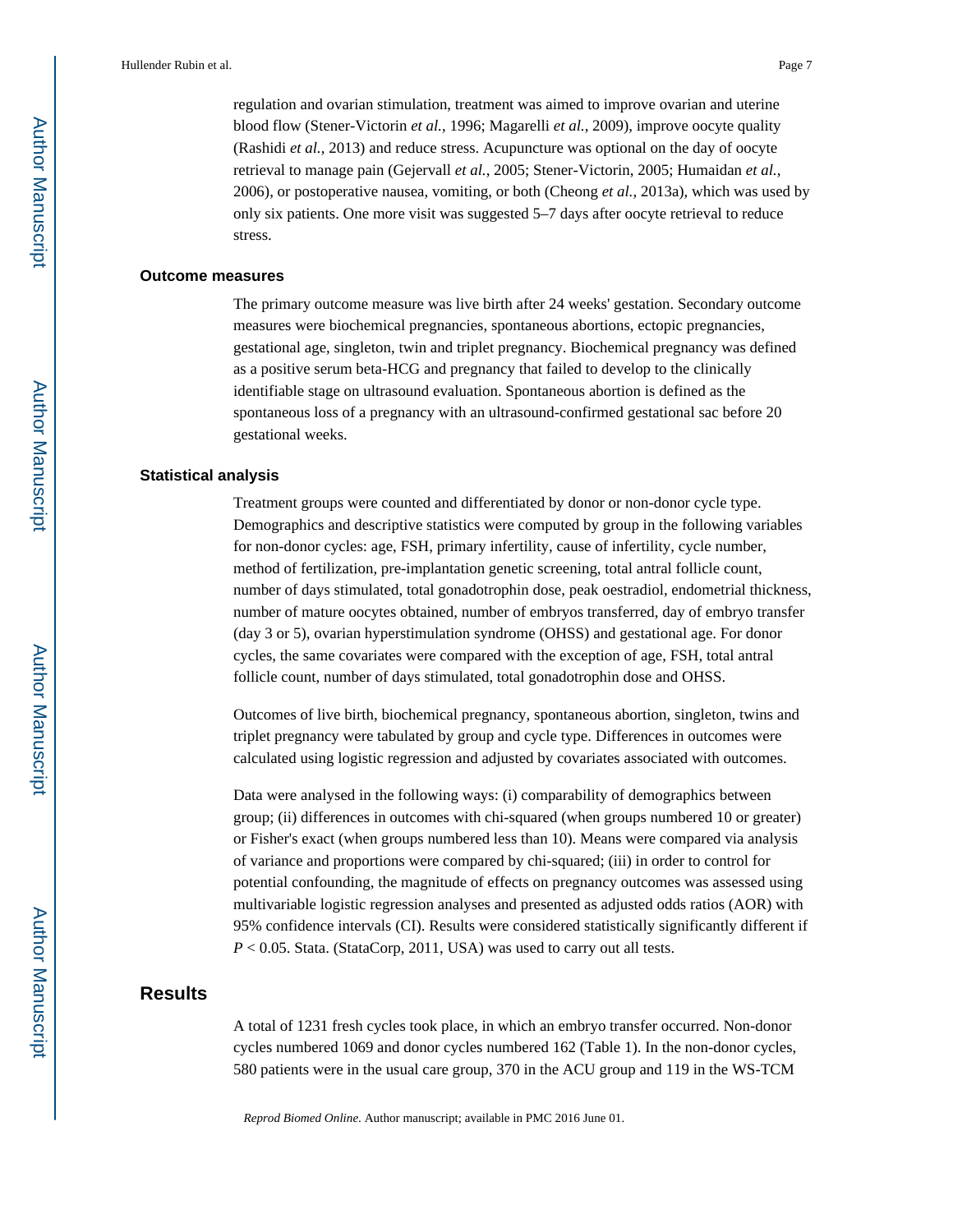group. The mean  $(\pm SD)$  number of WS-TCM visits was 12.0  $(\pm 12.4)$ . The three groups were comparable on all reproductive variables at the start of the cycle, except diagnosis of diminished ovarian reserve ( $P = 0.01$ ), diagnosis of cause of infertility as 'other' ( $P = 0.03$ ); cycle number ( $P = 0.004$ ) and total antral follicle count ( $P = 0.0497$ ). Significant differences were found in cycle characteristics: number of mature oocytes obtained  $(P = 0.02)$ ; number of embryos transferred  $(P = 0.003)$  (Table 2).

The proportion of live births was significantly higher in the WS-TCM group (61.3%) compared with either the usual care  $(48.2%)$  or ACU groups  $(50.8%, P = 0.03$  (Table 3). Fewer spontaneous abortions ( $P = 0.02$ ) occurred in the WSTCM group compared with the other groups. On the outcome of biochemical pregnancies, there was no difference between groups, but WS-TCM trended toward significantly fewer than the other groups ( $P = 0.05$ ). No ectopic pregnancies occurred in the WS-TCM group, but this was not a significant difference than compared with the usual care or ACU groups. Mean gestational age, and the proportions of live birth on or after 37 gestational weeks, singleton, twin and triplet pregnancies were not different between groups.

The WS-TCM group was associated with more live births compared with both groups when adjusted for the covariates of previous IVF cycle, age, and gonadotrophin dosage (adjusted odds ratio [AOR] 1.93; 95% confidence interval [CI] 1.27 to 2.92) (Table 4). More live births were associated with WS-TCM compared with embryo transfer acupuncture only, adjusted for age and gonadotrophin dosage (AOR 1.62; 95% CI 1.04 to 2.52), and when compared with IVF alone, adjusted for previous IVF and gonadotrophin dosage (AOR 2.09; 95% CI 1.36 to 3.21). Live births were not significantly affected in patients who received acupuncture only on the day of embryo transfer compared with unassisted childbirth.

When compared with both groups, WS-TCM was associated with fewer biochemical pregnancies (odds ratio [OR] 0.27; 95% CI 0.08 to 0.86). Decreased biochemical pregnancies were also associated with WS-TCM compared with embryo transfer acupuncture alone unadjusted (OR 0.25; 95% CI 0.07 to 0.82), or standard IVF when adjusted for FSH and gonadotropin dosage, (AOR 0.28; 95% CI 0.09 to 0.91). No difference was observed between the ACU and usual care groups on this outcome.

No differences were detected between groups on the outcomes of spontaneous abortion, ectopic pregnancies, singleton, twin, triplet pregnancies or gestational age.

Of the donor cycles, 104 recipients usual care group received an embryo transfer, 37 in the ACU group and 21 in the WS-TCM group. The mean  $(\pm SD)$  number of WS-TCM visits was  $10.6 \ (\pm 13.6)$ . The three groups were comparable on the variables of incidence of primary infertility; cause of infertility due to male factors; diagnosis of diminished ovarian reserve; endometriosis; ovulatory dysfunction; tubal issues; uterine issues; unknown reasons; other diagnosis; male only factors; female only factors; male and female factors; cycle number; incidence of pre-implantation genetic screening; fertilization method; number of days stimulated; peak oestradiol; endometrial thickness; day 3 or day 5 embryo transfer (Tables 1 and 2). Groups were different for the following variables: multiple diagnoses ( $P =$ 0.02) and number of mature oocytes obtained  $(P = 0.005)$ .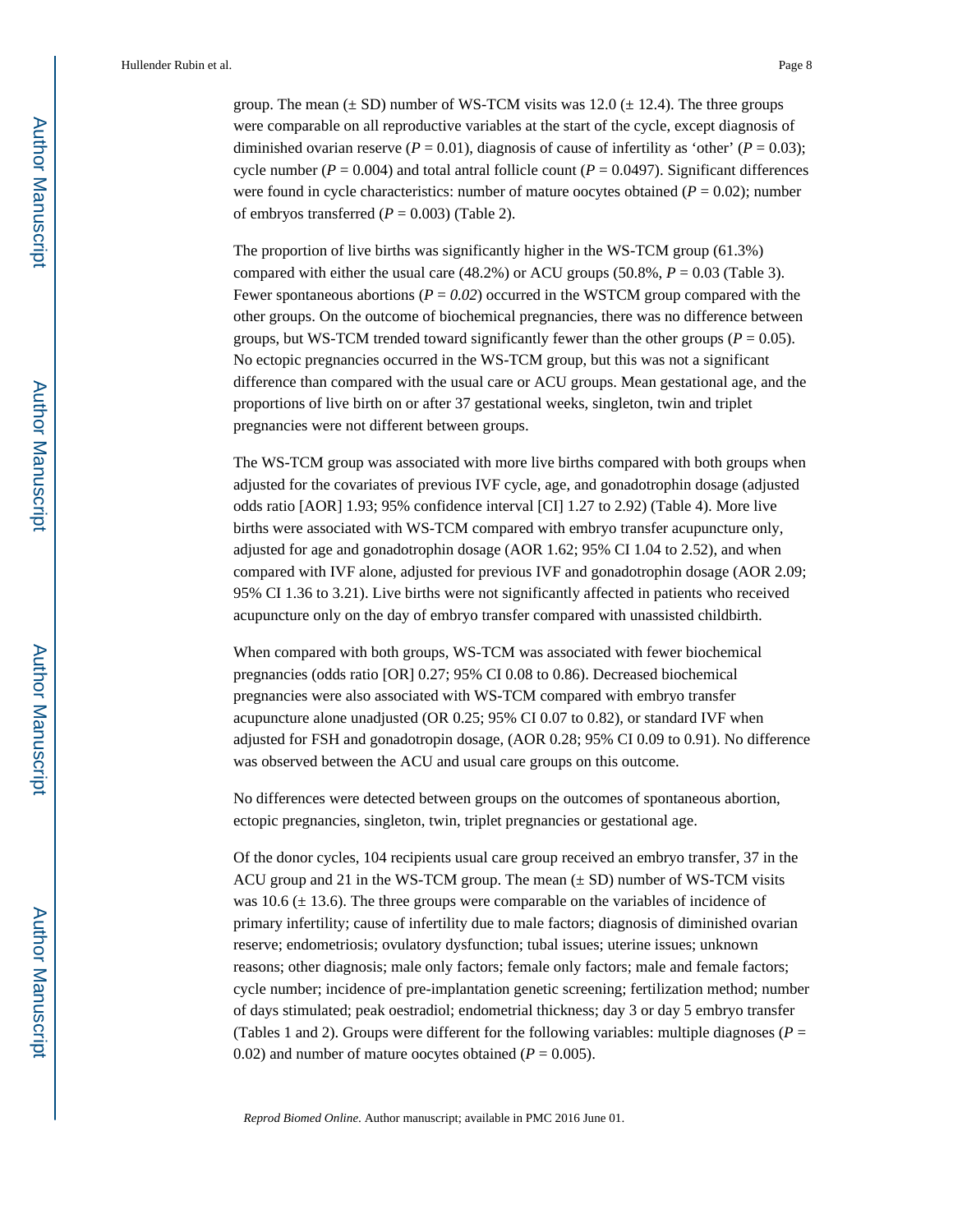On the outcome of live births, 85.7% of the WS-TCM group, 62.5% of the usual care and 59.5% of the ACU group had a live birth (Table 3). No differences were observed between groups for biochemical pregnancies or spontaneous abortions. No ectopic pregnancies occurred in the WS-TCM group for this cycle type, but this was not significantly fewer than usual care or ACU groups. Gestational age, singleton, twin, and triplet pregnancies were also not different between groups.

Significantly greater odds of live birth was associated with adjuvant WS-TCM compared with all groups (OR 3.72; 95% CI 1.05 to 13.24), and when compared with the ACU group (OR 4.09; 95% CI 1.02 to 16.38). When WS-TCM was compared with usual care, an association of increased odds trended towards significance (OR 3.6; 95% CI 1.00 to 13.01, unadjusted). The small sample size and exceedingly broad confidence intervals, however, indicate the weaknesses of these associations. No difference was found between the ACU and usual care groups on this outcome.

Outcomes of biochemical pregnancy or spontaneous abortion was not significantly affected by WS-TCM, regardless of comparison group in the donor cycles.

## **Discussion**

To the best of our knowledge, this is the first adequately powered study of the effect of adjuvant WS-TCM on IVF reproductive outcomes. This is meaningful for its public health impact on infertility treatment and management, preliminary evidence of the need for an optimized acupuncture dose and demonstration that WS-TCM, a multidisciplinary intervention that includes acupuncture, was associated with more live births than two standardized acupuncture treatments on the day of embryo transfer or usual IVF care alone. These findings suggest WS-TCM could make significant contributions to the public health issue of infertility (Macaluso *et al.*, 2010; CDC, 2010; CDC, 2014), if provided an effective dose. Although IVF live births increase with advances in patient management and laboratory procedures, success is not guaranteed. Couples often must undergo several IVF cycles engendering extensive emotional distress and economic costs (Cousineau and Domar, 2007).

Acupuncture on or around day of embryo transfer does significantly reduce stress in IVF patients in both randomized controlled trials (RCTs) (Smith *et al.*, 2006; Domar *et al.*, 2009; Isoyama *et al.*, 2012) and observational studies (de Lacey *et al.*, 2009; Balk *et al.*, 2010). Initial RCTs found that acupuncture improved IVF pregnancy rates (Paulus *et al.*, 2002; Dieterle *et al.*, 2006; Westergaard *et al.*, 2006). As more studies were conducted, the effect became less clear as subsequent studies failed to reproduce those outcomes, with one RCT finding live births were lower in the acupuncture group compared with control (Craig *et al.*, 2014). Craig *et al.* (2014) suspected the location of treatment offsite from the IVF centre and study population of acupuncture naïve women may have contributed to this finding(2014). Further, two standardized acupuncture sessions administered on day of embryo transfer alone were in insufficient acupuncture dose to improve IVF birth outcomes in two of the most recent systematic reviews (Cheong *et al.*, 2013b; Manheimer *et al.*, 2013).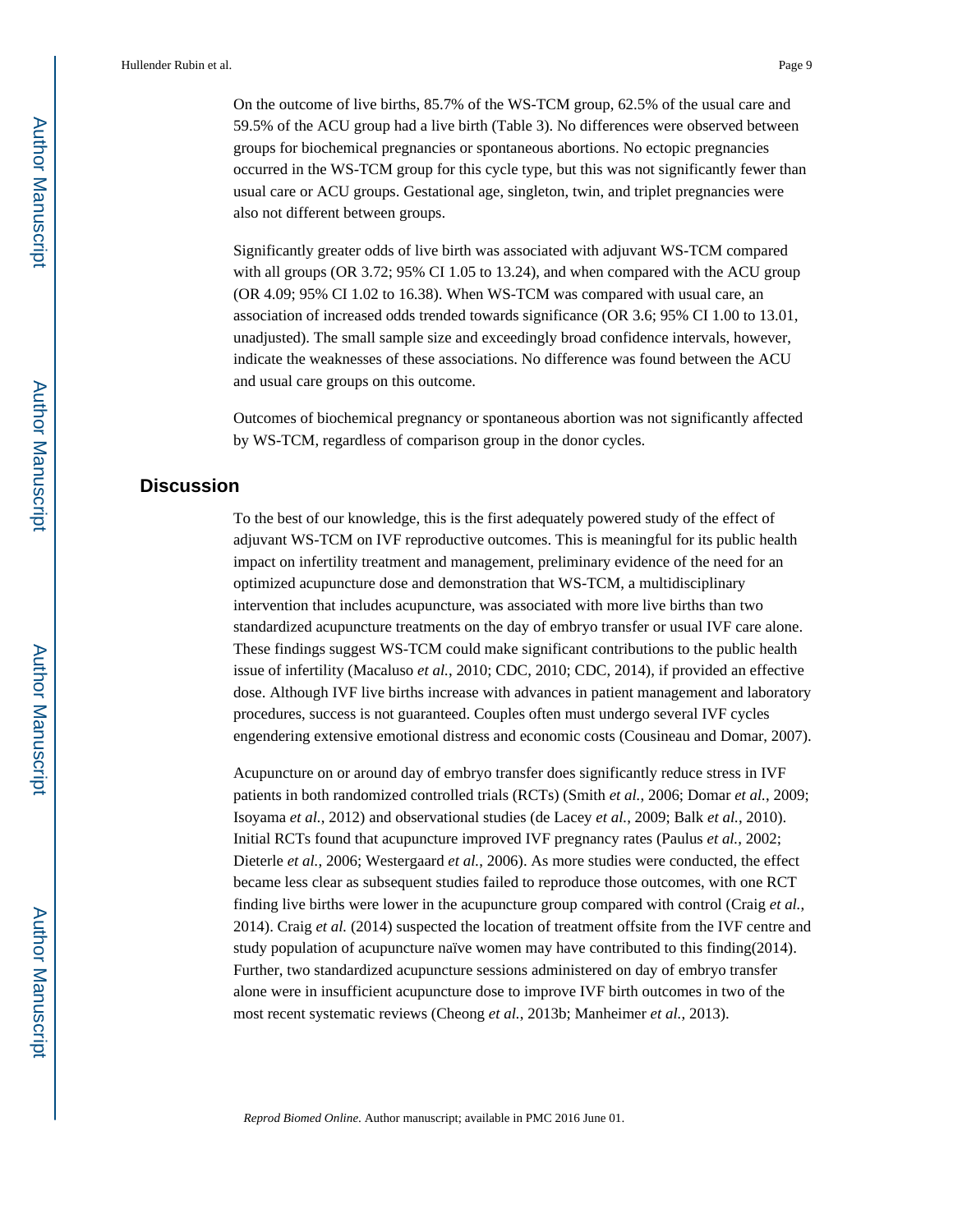We observed that, in addition to embryo transfer acupuncture, an average of 12 WS-TCM visits for non-donor cycles and 11 visits for donor cycles were associated with greater odds of live birth. The combined approach of WS-TCM treatment before starting IVF with the two treatments on the day of embryo transfer acupuncture may be an optimal intervention to improve IVF birth outcomes in addition to stress reduction. An increased acupuncture dose, ie. more acupuncture sessions, is consistent effectiveness reported in other studies. Uterine blood flow was improved with eight electro-acupuncture sessions (Stener-Victorin *et al.*, 1996). Nine electro-acupuncture sessions plus embryo transfer day acupuncture were correlated with an increase in serum cortisol and prolactin and improved IVF outcomes in prospective clinical trial (Magarelli *et al.*, 2009). Fourteen sessions of low-frequency electro-acupuncture significantly reduced androgens and improved menstrual frequency over physical exercise or no treatment in women with polycystic ovary syndrome in an RCT (Jedel *et al.*, 2011). Ovulation was induced in another RCT with 24 visits over 3 months in women with polycystic ovary syndrome (Johansson *et al.*, 2013) using the same intervention described by Jedel *et al.* (2011).

In our study, every patient undergoing WS-TCM received a multidisciplinary intervention, of which all patients received acupuncture, electro-acupuncture, or both, in addition to lifestyle and dietary recommendations in this group. Prenatal vitamins, essential fatty acids, antioxidants, probiotics, and Chinese herbs were also commonly suggested. Because of the nature of individualized care, recommendations were tailored to the patient's need and varied considerably within the group. Further, some patients elected to only pursue acupuncture to support their cycles. This is representative of TCM treatment in the real world. An objective of whole-systems research is to evaluate the combined effects of a complex intervention (Ritenbaugh *et al.*, 2003; Elder *et al.*, 2006). It is not intended to evaluate the single ingredients of a complex intervention, as it may over or underestimate the single ingredient's influence and cannot account for the confounding or mediating effects of the other component(s).

This retrospective study has three limitations. First, owing to the nature of a retrospective cohort study, there is limited internal validity. Study groups were not randomly allocated, so the groups differed on several variables. We attempted to minimize potential bias from these differences by adjusting for covariates associated with pregnancy outcomes through multivariable logistic regression analysis. Further, women elected which treatment to pursue. Women who elected WS-TCM, ACU, or both, could differ in unknown ways that may affect outcomes. It was also possible that women in the usual care groups received WS-TCM or day of embryo transfer acupuncture at another site, or patients in the ACU group received WS-TCM elsewhere leading to misclassification bias. Complementary and alternative medicine use is common in IVF patients (Smith *et al.*, 2010) and not always reported to their IVF practitioners (Boivin and Schmidt, 2009). Such bias, however, would have been towards the null suggesting that our estimates of effect would only underestimate the actual effect of WS-TCM.

Finally, embryo quality may have differed between groups. Although embryo quality is a known predictor of IVF success (Vernon *et al.*, 2011; Heitmann *et al.*, 2013), only the highest quality embryos available were selected for transfer. As more women in the WS-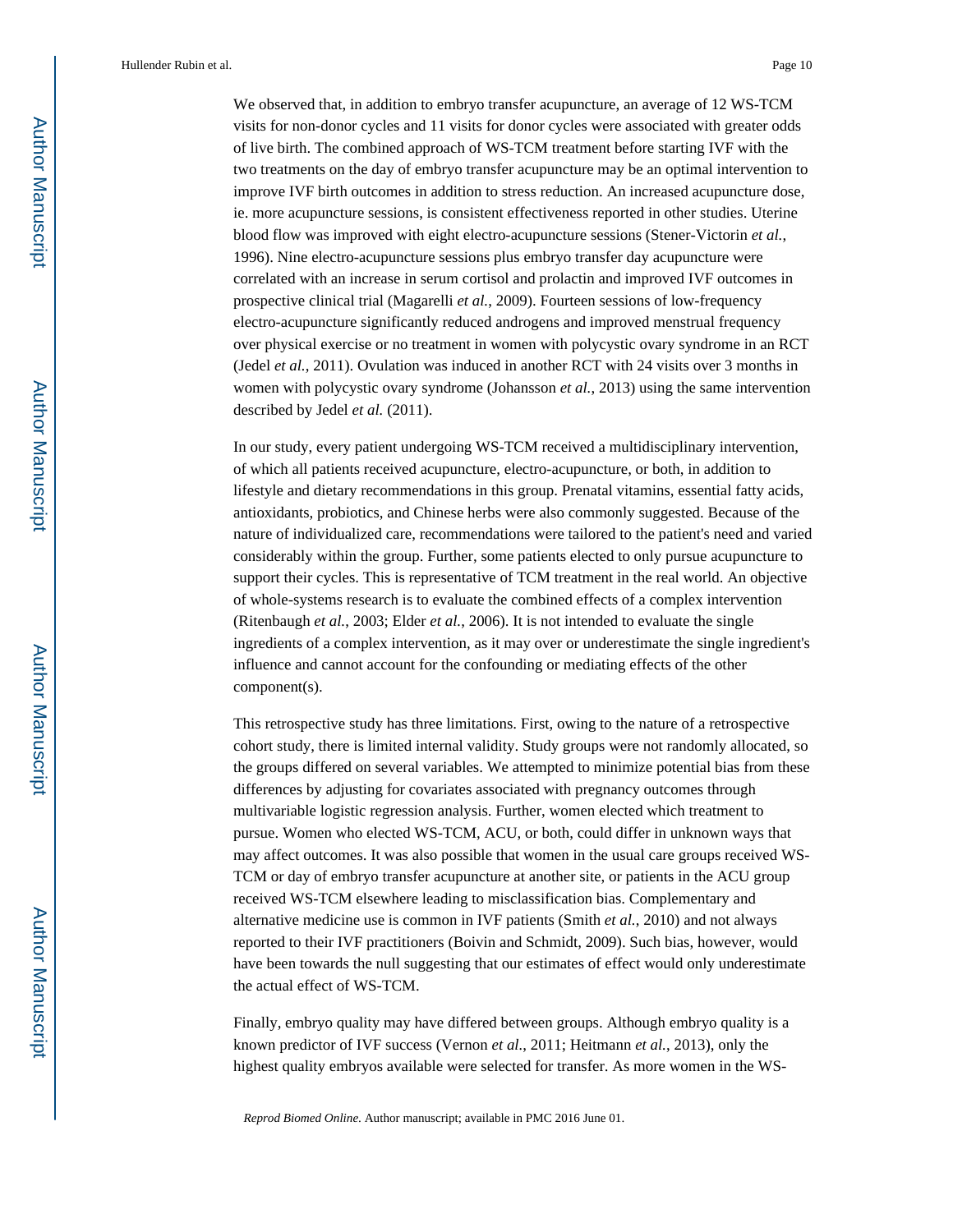TCM group were diagnosed with diminished ovarian reserve, it is more likely that the WS-TCM group would have had lower quality embryos, which may mean the effect of WS-TCM is underestimated by our study.

In conclusion, despite these potential limitations, this study provides evidence that the addition of WS-TCM to non-donor IVF cycles may increase the odds of achieving a live birth over usual IVF care alone or two standardized treatments administered around embryo transfer. The effects of WS-TCM were less clear compared with usual donor IVF care alone but showed a non-significant trend towards increased odds of a live birth in this cycle type. This retrospective cohort study suggests that WS-TCM as an adjuvant IVF treatment may be associated with improved live birth rates. More rigorous, comparative effectiveness research is needed to substantiate these findings and determine an optimal number of WS-TCM visits compared with an adequate and validated time-attention control, such as a mind–body programme to confirm these findings.

## **Acknowledgments**

Sincere thanks to the NCRS patients, doctors, embryology, and nursing staff. LHR formerly owned the acupuncture practice. Whole-systems traditional Chinese medicine was provided by primary investigator (LHR); Roxane Geller, MS, LAc; and Holly Fritz, LAc. Day of embryo transfer acupuncture was provided by the primary investigator (LHR), HF; Melissa Rosenberger MS, MAcOM, LAc; Janci Karp, ND, LAc, LMP; Heather Stadler, MAc, LAc; Nicole Hidaka, MS, LAc; Lindsay A. Staker, MS, LAc; and Elaina Greenberg, MS, LAc. Chart data abstraction completed by Patrick Allen, MAcOM, LAc, and Angela Humphrey, MAcOM, LAc.

**Declaration:** Support provided by NIH/NCCAM grant R25 AT002879 (Suppl) and 1K23AT006392.

#### **References**

- Aelion A, Barbieri E, Shastri S, Grill E, Chung P, Rosenwaks Z. The use of complementary medical therapies (CMT) in infertility patients. Fertil Steril. 2009; 92:S33–S34.
- Balk J, Catov J, Horn B, Gecsi K, Wakim A. The relationship between perceived stress, acupuncture, and pregnancy rates among IVF patients: a pilot study. Complement Therap Clin Pract. 2010; 16:154–7. [PubMed: 20621276]
- Boivin J, Schmidt L. Use of complementary and alternative medicines assoicated with a 30% lower ongoing pregnancy/live birth rate during 12 months of fertility treatment. Hum Reprod. 2009; 24:1626–1631. [PubMed: 19359338]
- Cao H, Han M, Ng EH, Wu X, Flower A, Lewith G, Liu JP. Can Chinese herbal medicine improve outcomes of in vitro fertilization? A systematic review and meta-analysis of randomized controlled trials. PLoS One. 2013; 8:e81650. [PubMed: 24339951]
- CDC. Outline for a national action plan for the prevention, detection and managemetn of infertility. Atlanta, GA: Centers for Disease Control and Prevention; 2010.
- CDC. National Public Health Action Plan for the Detection, Prevention, and Management of Infertility. Atlanta, GA: Centers for Disease Control and Prevention; 2014.
- Chen BY. Acupuncture normalizes dysfunction of hypothalamic-pituitary-ovarian axis. Acupuncture & Electro-Therapeutics Research. 1997; 22:97–108. [PubMed: 9330669]
- Cheong KB, Zhang JP, Huang Y, Zhang ZJ. The effectiveness of acupuncture in prevention and treatment of postoperative nausea and vomiting—a systematic review and meta-analysis. PLoS One. 2013a; 8:e82474. [PubMed: 24349293]
- Cheong YC, Dix S, Hung Yu, Ng E, Ledger WL, Farquhar C. Acupuncture and assisted reproductive technology. Cochrane Database Sys Reviews. 2013b:CD006920.
- Cochrane S, Smith CA, Possamai-Inesedy A, Bensoussan A. Acupuncture and women's health: an overview of the role of acupuncture and its clinical management in women's reproductive health. Int J Womens Health. 2014; 6:313–325. [PubMed: 24669195]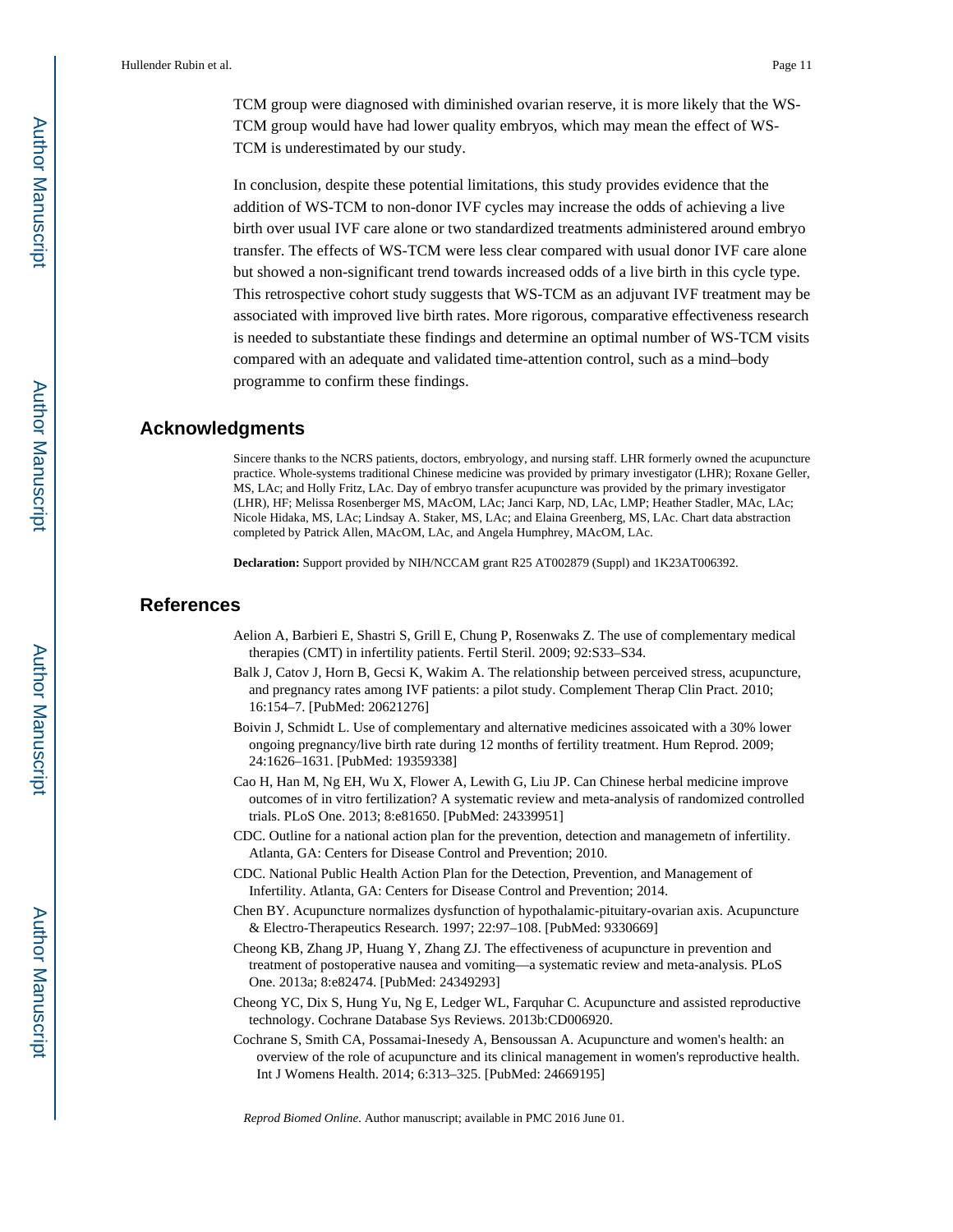- Cousineau TM, Domar AD. Psychological impact of infertility. Best Pract Res Clin Obstet Gynaecol. 2007; 21:293–308. [PubMed: 17241818]
- Craig LB, Hullender Rubin L, Peck JD, Anderson M, Marshall LA, Soules MR. Acupuncture performed before and after embryo transfer: a randomized controlled trial. J Repro Med. 2014; 59:313–320.
- Cramer DW, Powers DR, Oskowitz SP, Liberman RF, Hornstein MD, Mcshane PM, Barbieri RL. Gonadotropin-releasing hormone agonist use in assisted reproduction cycles: the influence of long and short regimens on pregnancy rates. Fertil Steril. 1999; 72:83–9. [PubMed: 10428153]
- De Lacey S, Smith CA, Paterson C. Building resilience: a preliminary exploration of women's perceptions of the use of acupuncture as an adjunct to In Vitro Fertilisation. BMC Complement Altern Med. 2009; 9:50. [PubMed: 20003370]
- Dieterle S, Ying G, Hatzmann W, Neuer A. Effect of acupuncture on the outcome of in vitro fertilization and intracytoplasmic sperm injection: a randomized, prospective, controlled clinical study. Fertil Steril. 2006; 85:1347–51. [PubMed: 16616748]
- Domar AD, Conboy L, Denardo-Roney J, Rooney KL. Lifestyle behaviors in women undergoing in vitro fertilization: a prospective study. Fertil Steril. 2012; 97:697–701 e1. [PubMed: 22217965]
- Domar AD, Meshay I, Kelliher J, Alper M, Powers RD. The impact of acupuncture on in vitro fertilization outcome. Fertil Steril. 2009; 91:723–6. [PubMed: 18314118]
- Elder C, Aickin M, Bell IR, Fonnebo V, Lewith GT, Ritenbaugh C, Verhoef M. Methodological challenges in whole systems research. J Altern Complement Med. 2006; 12:843–50. [PubMed: 17109574]
- Felberbaum RE, Reissmann T, Kupker W, Bauer O, Al Hasani S, Diedrich C, Diedrich K. Preserved pituitary response under ovarian stimulation with HMG and GnRH antagonists (Cetrorelix) in women with tubal infertility. Eur J Obstet Gynecol Reprod Biol. 1995; 61:151–5. [PubMed: 7556837]
- Gejervall AL, Stener-Victorin E, Moler A, Janson PO, Werner C, Bergh C. Electro-acupuncture versus conventional analgesia: a comparison of pain levels during oocyte aspiration and patients' experiences of well-being after surgery. Hum Reprod. 2005; 20:728–735. [PubMed: 15608039]
- Heitmann RJ, Hill MJ, Richter KS, Decherney AH, Widra EA. The simplified SART embryo scoring system is highly correlated to implantation and live birth in single blastocyst transfers. J Assist Reprod Genet. 2013; 30:563–7. [PubMed: 23443889]
- Hullender L. Vaginismus successfully treated with Chinese medicine a case study. Am Acupunct. 2009; 49:24–27.
- Hullender Rubin L. Adjunctive role of Chinese herbs and acupuncture in an in vitro fertilization cycle - a case study. Am Acupunct. 2010; 52:16–19.
- Hullender Rubin L, Opsahl MS, Wiemer K, Ackerman DL. P-5. A retrospective chart review comparing two acupuncture protocols on the day of in vitro fertilization fresh embryo transfer: do the points matter? J Altern Complement Med. 2013a; 19:A1. abstract.
- Hullender Rubin LE, Cantor D, Marx BL. Recurrent pregnancy loss and Traditional Chinese Medicine - a case study. Med Acupunct. 2013b; 25:232–237. [PubMed: 24761174]
- Hullender Rubin LE, Marx BL. Diminished ovarian reserve, Clomid and Traditional Chinese medicine - a case study. Med Acupunct. 2012; 24:273–280. [PubMed: 24761166]
- Hullender Rubin LE, Opsahl MS, Ackerman DL. P02.15. Acupuncture improves in vitro fertilization live birth outcomes - a retrospective chart review. BMC Complement Altern Med. 2012a; 12:P71. Abstract.
- Hullender Rubin LE, Opsahl MS, Ackerman DL. P02.163. Acupuncture and donor egg in vitro fertilization cycles - a retrospective chart review comparing two acupuncture protocols. BMC Complement Altern Med. 2012b; 12:P219. Abstract.
- Hullender Rubin LE, Opsahl MS, Taylor-Swanson L, Ackerman DL. Acupuncture and in vitro fertilizaiton live births - a retrospective chart review. J Alt Complement Med. 2013c; 19:637–643.
- Humaidan P, Brock K, Bungum L, Stener-Victorin E. Pain relief during oocyte retrieval--exploring the role of different frequencies of electro-acupuncture. Reprod Biomed Online. 2006; 13:120–5. [PubMed: 16820123]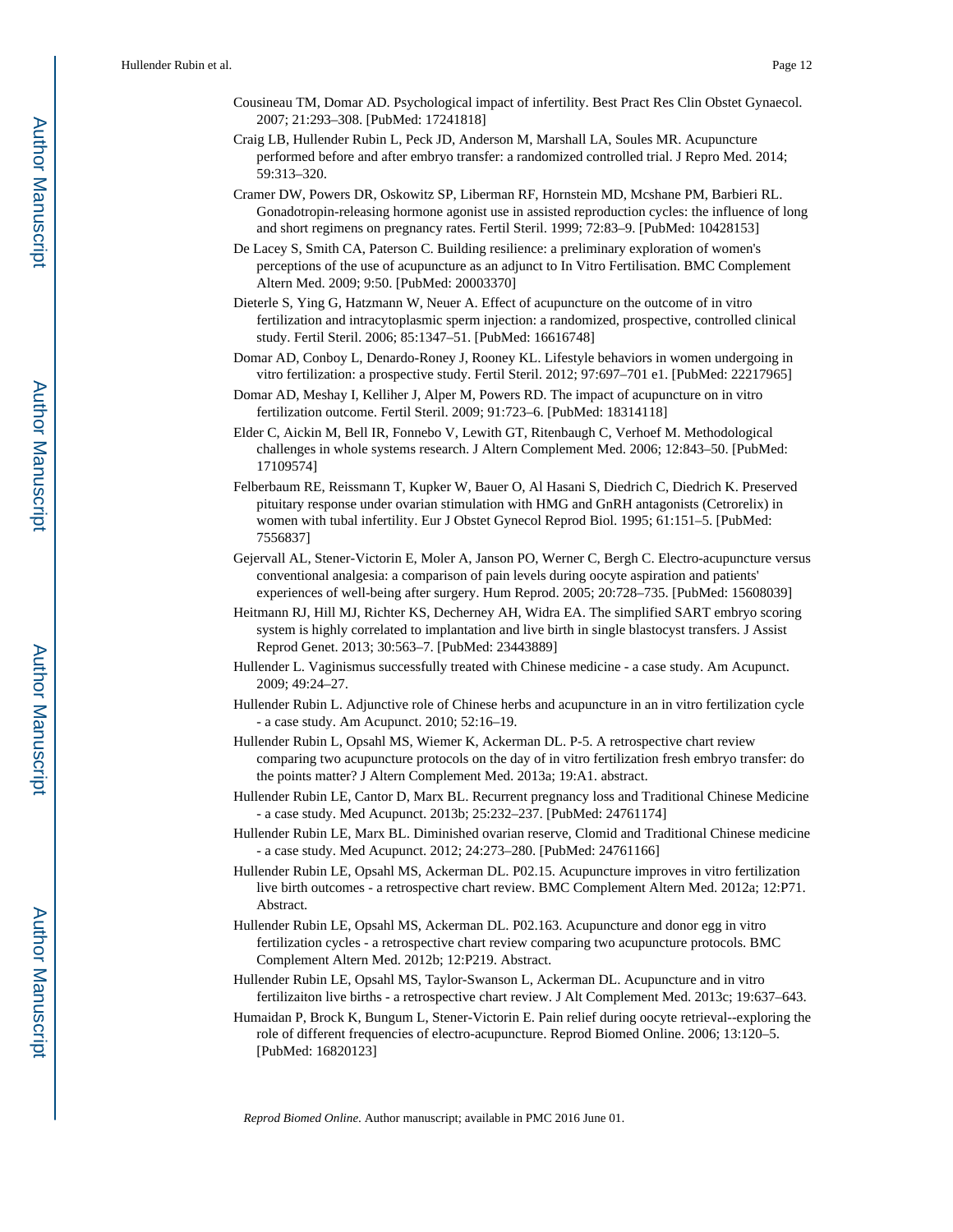- Isoyama D, Cordts EB, De Souza Van Niewegen AM, De Almeida Pereira De Carvalho W, Matsumura ST, Barbosa CP. Effect of acupuncture on symptoms of anxiety in women undergoing in vitro fertilisation: a prospective randomised controlled study. Acupunct Med. 2012; 30:85–8. [PubMed: 22499825]
- Jedel E, Labrie F, Oden A, Holm G, Nilsson L, Janson PO, Lind AK, Ohlsson C, Stener-Victorin E. Impact of electro-acupuncture and physical exercise on hyperandrogenism and oligo/amenorrhea in women with polycystic ovary syndrome: a randomized controlled trial. Am J Physiol Endocrinol Metab. 2011; 300:E37–45. [PubMed: 20943753]
- Johansson J, Redman L, Veldhuis PP, Sazonova A, Labrie F, Holm G, Johannsson G, Stener-Victorin E. Acupuncture for ovulation induction in polycystic ovary syndrome: a randomized controlled trial. Am J Physiol Endocrin Metabol. 2013; 304:E934–E943.
- Johansson J, Stener-Victorin E. Polycystic Ovary Syndrome: Effect and Mechanisms of Acupuncture for Ovulation Induction. Evid Based Complement Alternat Med. 2013; 2013:762615. [PubMed: 24073009]
- Kovarova P, Smith CA, Turnbull DA. An exploratory study of the effect of acupuncture on selfefficacy for women seeking fertility support. Explore. 2010; 6:330–4. [PubMed: 20832766]
- Liang, L. Acupuncture and IVF. Boulder, CO: Blue Poppy Press; 2003.
- Lyttleton, J. Treatment of Infertility with Chinese Medicine. Edinburgh: Churchill Livingston; 2004.
- Macaluso M, Wright-Schnapp TJ, Chandra A, Johnson R, Satterwhite CL, Pulver A, Berman SM, Wang RY, Farr SL, Pollack LA. A public health focus on infertility prevention, detection, and management. Fertil Steril. 2010; 93:16 e1–10. [PubMed: 18992879]
- Madaschi C, Braga DPAF, Figueira RDCS, Iaconelli A Jr, Borges E Jr. Effect of acupuncture on assisted reproduction treatment outcomes. Acupunct Med. 2010; 28:180–4. [PubMed: 20959311]
- Magarelli PC, Cridennda DK, Cohen M. Changes in serum cortisol and prolactin associated with acupuncture during controlled ovarian hyperstimulation in women undergoing in vitro fertilization-embryo transfer treatment. Fertil Steril. 2009; 92:1870–9. [PubMed: 19118825]
- Manheimer E. Selecting a control for in vitro fertilization and acupuncture randomized controlled trials (RCTs): how sham controls may unnecessarily complicate the RCT evidence base. Fertil Steril. 2011; 95:2456–61. [PubMed: 21570069]
- Manheimer E, Van Der Windt D, Cheng K, Stafford K, Liu J, Tierney J, Lao L, Berman BM, Langenberg P, Bouter LM. The effects of acupuncture on rates of clinical pregnancy among women undergoing in vitro fertilization: a systematic review and meta-analysis. Hum Reprod Update. 2013; 19:696–713. [PubMed: 23814102]
- Manheimer E, Zhang G, Udoff L, Haramati A, Langenberg P, Berman BM, Bouter LM. Effects of acupuncture on rates of pregnancy and live birth among women undergoing in vitro fertilisation: systematic review and meta-analysis. BMJ. 2008; 336:545–9. [PubMed: 18258932]
- Napadow V, Ahn A, Longhurst J, Lao L, Stener-Victorin E, Harris R, Langevin HM. The status and future of acupuncture mechanisms research. J Altern Complement Med. 2008; 14:861–869. [PubMed: 18803495]
- Nedeljkovic M, Bouzas-Ammann G, Zimmermann L, Stute P, Ausfeld-Hafter B. Modalities of acupuncture treatments in assisted reproductive technology--a comparison of treatment practice in Swiss, German, and Austrian fertility centers with findings from randomized controlled trials. Forsch Komplementmed. 2013; 20:112–8. [PubMed: 23636030]
- Noll, AA.; Wilm, S. Chinese Medicine in Fertility Disorders. Stuttgart, Germany: Thieme; 2009.
- Olivennes F, Alvarez S, Bouchard P, Fanchin R, Salat-Baroux J, Frydman R. The use of a GnRH antagonist (Cetrorelix) in a single dose protocol in IVF-embryo transfer: a dose finding study of 3 versus 2 mg. Hum Reprod. 1998; 13:2411–4. [PubMed: 9806259]
- Paulus WE, Zhang M, Strehler E, El-Danasouri I, Sterzik K. Influence of acupuncture on the pregnancy rate in patients who undergo assisted reproduction therapy. Fertil Steril. 2002; 77:721– 4. [PubMed: 11937123]
- Rashidi BH, Tehrani ES, Hamedani NA, Pirzadeh L. Effects of acupuncture on the outcome of in vitro fertilisation and intracytoplasmic sperm injection in women with polycystic ovarian syndrome. Acupunct Med. 2013; 31:151–6. [PubMed: 23376852]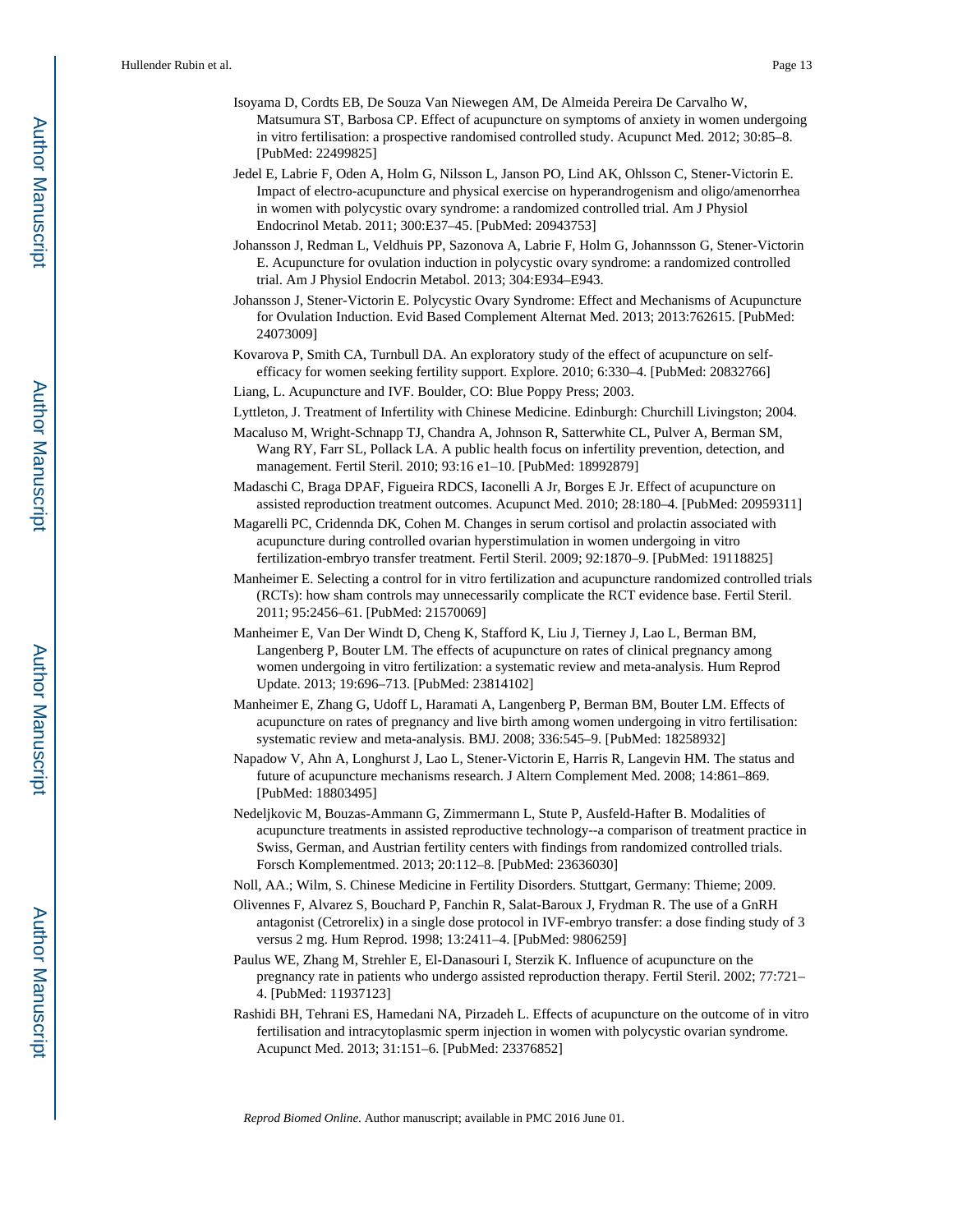- Ried K, Stuart K. Efficacy of Traditional Chinese Herbal Medicine in the management of female infertility: A systematic review. Complement Therap Med. 2011; 19:319–331. [PubMed: 22036524]
- Ritenbaugh C, Verhoef M, Fleishmann S, Boon H. Whole Systems Research: a disciples for studying complementary and alternative medicine. Alternat Therap. 2003; 9:32–36.
- SART & ASRM. Guidelines on number of embryos transferred. Fertil Steril. 2006; 86:S51–S52. [PubMed: 17055845]
- SART & ASRM. Guidelines on number of embryos transferred. Fertil Steril. 2008; 90:S163–4. [PubMed: 19007617]
- SART & ASRM. Guidelines on number of embryos transferred. Fertil Steril. 2009; 92:1518–9. [PubMed: 19836732]
- Shen C, Wu M, Shu D, Zhao X, Gao Y. The Role of Acupuncture in in vitro Fertilization: A Systematic Review and Meta-Analysis. Gynecol Obstet Invest. 2014
- Smith C, Coyle M, Norman RJ. Influence of acupuncture stimulation on pregnancy rates for women undergoing embryo transfer. Fertil Steril. 2006; 85:1352–8. [PubMed: 16600225]
- Smith CA, Zhu X, He L, Song J. Acupuncture for primary dysmenorrhoea. Cochrane Database Sys Reviews. 2011:CD007854.
- Smith JF, Eisenberg ML, Millstein SG, Nachtigall RD, Shindel AW, Wing H, Cedars M, Pasch L, Katz PP. The use of complementary and alternative fertility treatment in couples seeking fertility care: data from a prospective cohort in the United States. Fertil Steril. 2010; 93:2169–74. [PubMed: 20338559]
- StataCORP. Stata Stastistical Software: Release 12. College Station, TX: 2011.
- Stener-Victorin E. The pain-relieving effect of electro-acupuncture and conventional medical analgesic methods during oocyte retrieval: a systematic review of randomized controlled trials. Hum Reprod. 2005; 20:339–49. [PubMed: 15539440]
- Stener-Victorin E, Baghaei F, Holm G, Janson PO, Olivecrona G, Lönn M, Mannerås-Holm L. Effects of acupuncture and exercise on insulin sensitivity, adipose tissue characteristics, and markers of coagulation and fibrinolysis in women with polycystic ovary syndrome: secondary analyses of a randomized controlled trial. Fertil Steril. 2012; 97:501–508. [PubMed: 22154367]
- Stener-Victorin E, Waldenstrom U, Andersson SA, Wikland M. Reduction of blood flow impedance in the uterine arteries of infertile women with electro-acupuncture. Hum Reprod. 1996; 11:1314–7. [PubMed: 8671446]
- Tan L, Tong Y, Sze SC, Xu M, Shi Y, Song XY, Zhang TT. Chinese herbal medicine for infertility with anovulation: a systematic review. J Altern Complement Med. 2012; 18:1087–100. [PubMed: 23198826]
- Vernon M, Stern JE, Ball GD, Wininger D, Mayer J, Racowsky C. Utility of the national embryo morphology data collection by the Society for Assisted Reproductive Technologies (SART): correlation between day-3 morphology grade and live-birth outcome. Fertil Steril. 2011; 95:2761– 3. [PubMed: 21406305]
- Vickers AJ, Cronin AM, Maschino AC, Lewith G, Macpherson H, Foster NE, Sherman KJ, Witt CM, Linde K. Acupuncture for Chronic Pain: Individual Patient Data Meta-analysis. Arch Intern Med. 2012:1–10. [PubMed: 22710831]
- Westergaard LG, Mao Q, Krogslund M, Sandrini S, Lenz S, Grinsted J. Acupuncture on the day of embryo transfer significantly improves the reproductive outcome in infertile women: a prospective, randomized trial. Fertil Steril. 2006; 85:1341–6. [PubMed: 16600232]
- WHO. Western Pacific Region WHO international standard terminologies on traditional medicine in the Western Pacific region. Geneva, Switzerland: World Health Organization; 2007.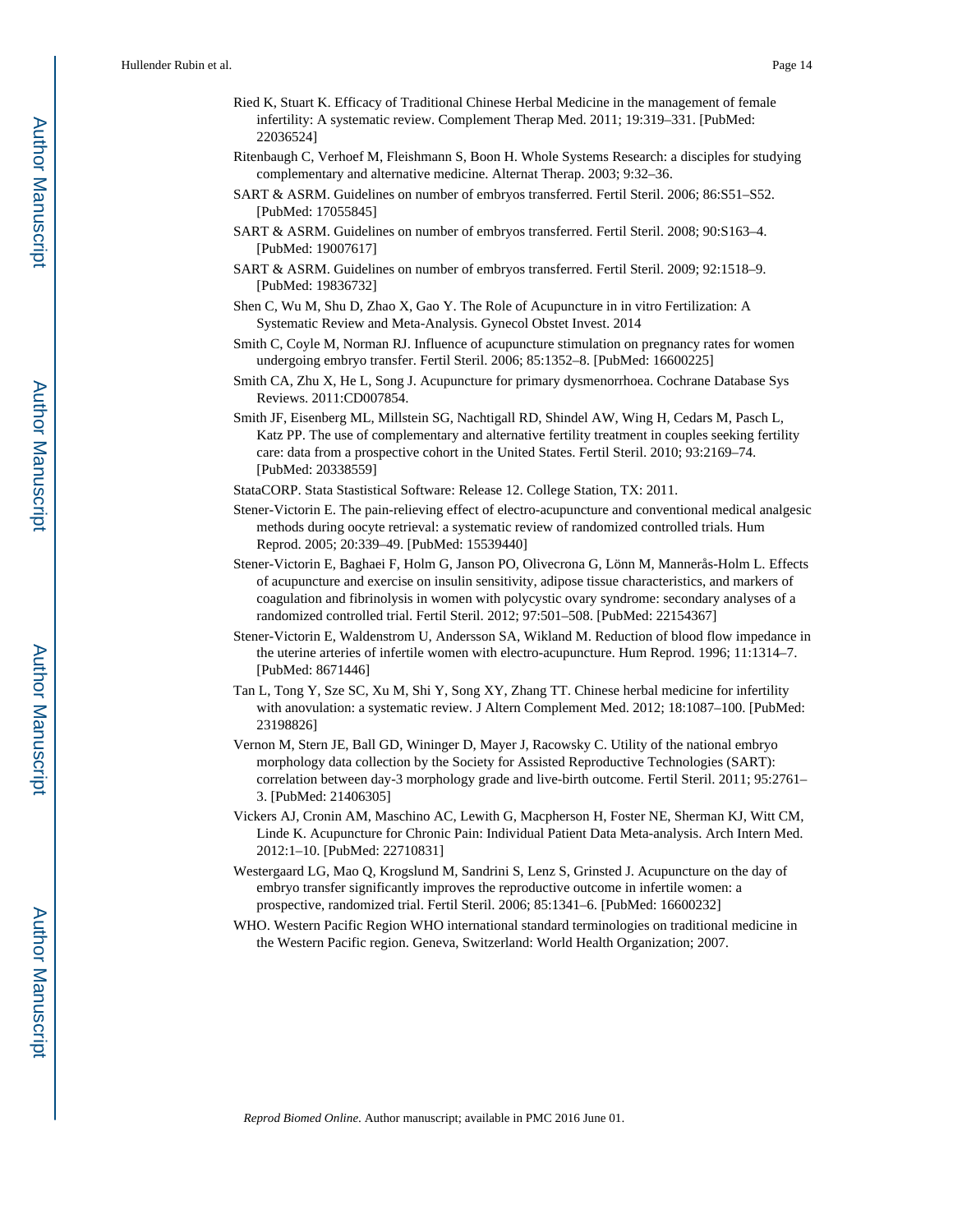# **Biography**



Lee Hullender Rubin, DAOM, MS, LAc, FABORM, is a clinician and researcher specializing in reproductive medicine, women's health and vulvar pain. She graduated with her master's degree from Bastyr University in 2001, and her doctorate from the Oregon College of Oriental Medicine (OCOM) in 2009. Dr Hullender Rubin was OCOM's first postdoctoral research fellow funded by a National Institutes of Health educational grant. She teaches the doctoral infertility module and is Adjunct Research Faculty at OCOM, and Visiting Research Faculty at Oregon Health and Science University. She currently practices at her clinic, the Portland Acupuncture Studio, in Portland, Oregon.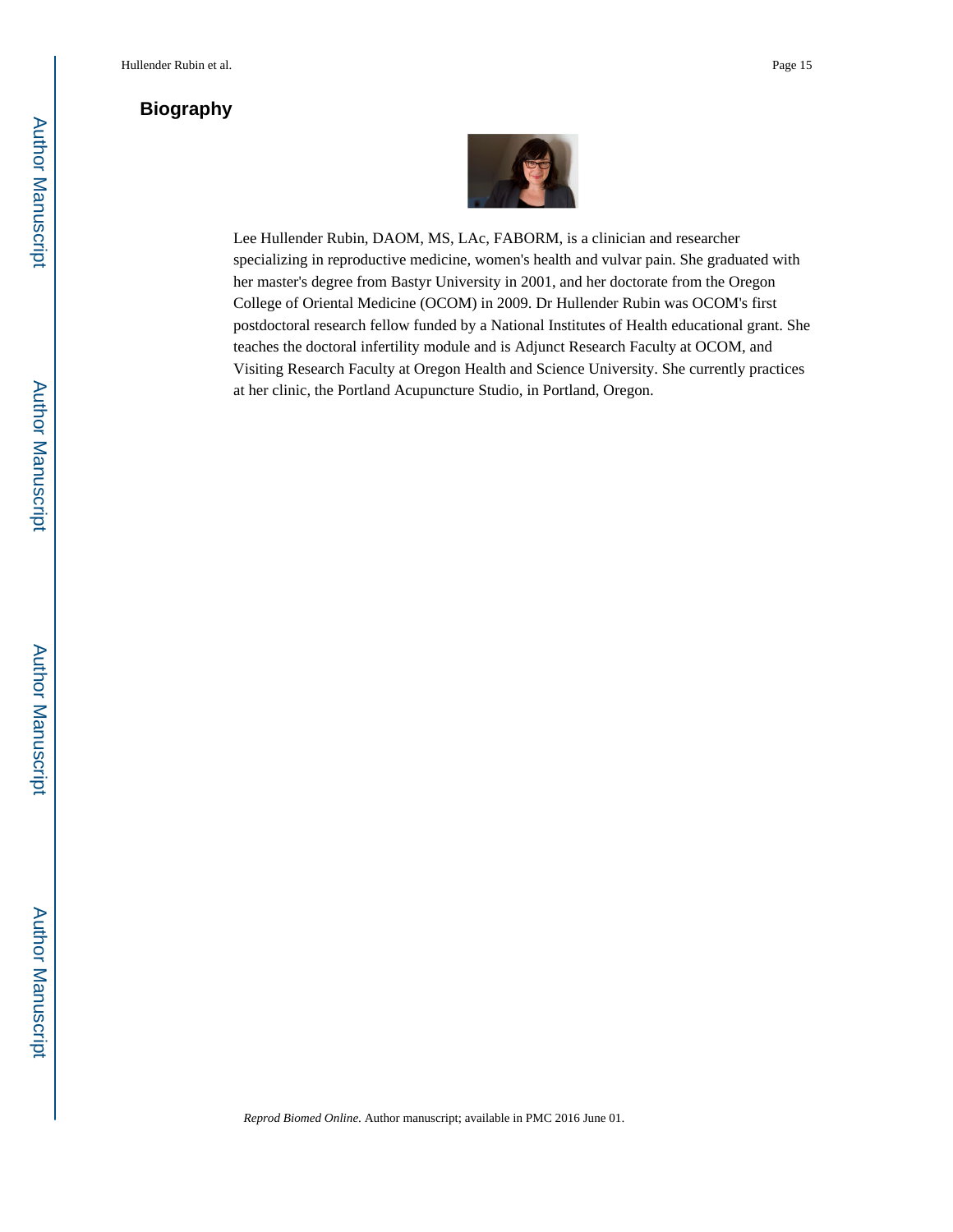# **Highlights**

- **•** Whole Systems Traditional Chinese Medicine (WS-TCM) added to IVF may be beneficial.
- **•** WS-TCM and IVF was associated with more live births compared with acupuncture and IVF.
- **•** WS-TCM and IVF was associated with more live births compared with IVF alone.
- **•** WS-TCM is individualized and includes acupuncture and other TCM interventions.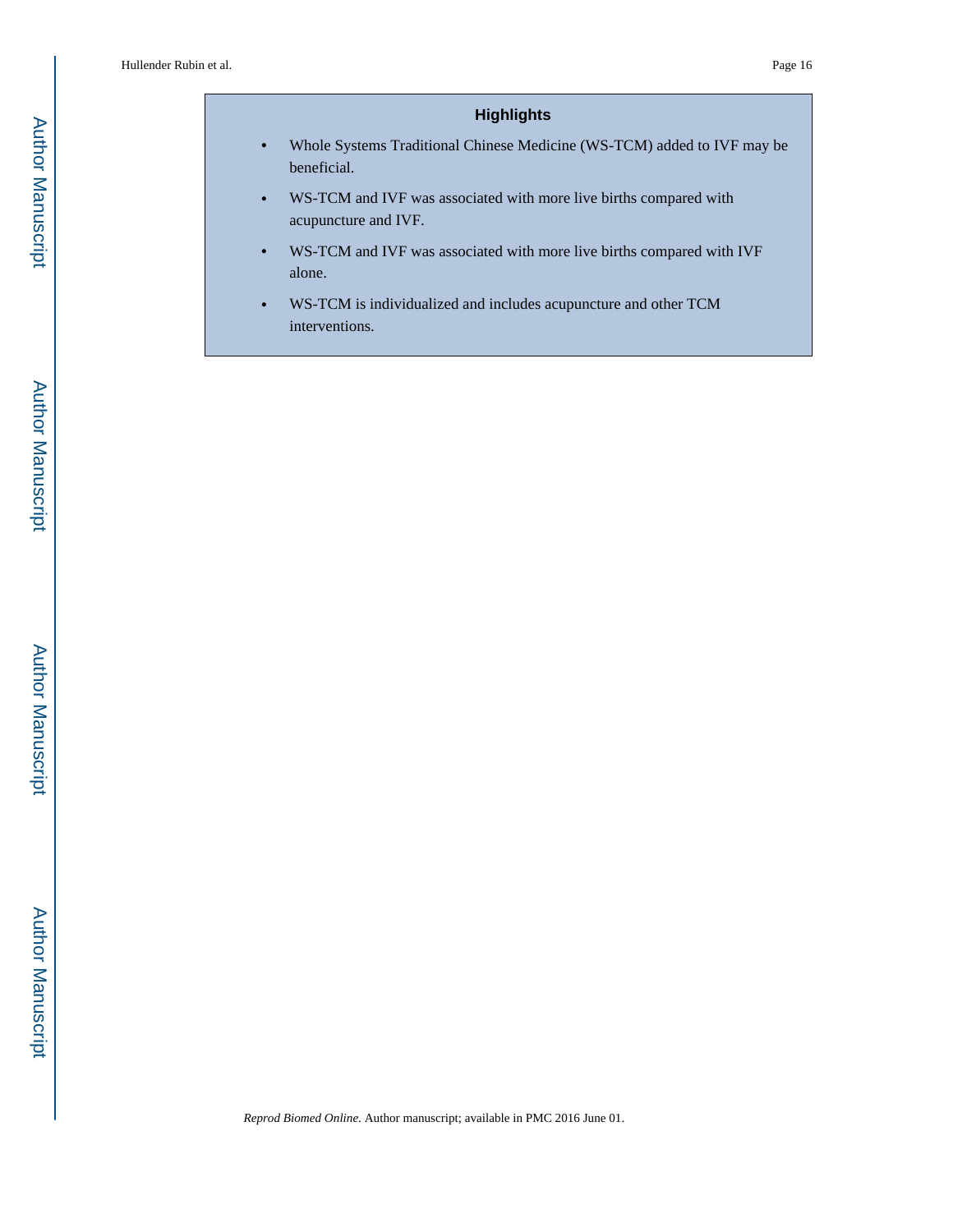## **Table 1**

# Demographic characteristics.

|                                     | <b>WS-TCM</b>  | <b>Usual</b> care | <b>ACU</b>     | P-value   |
|-------------------------------------|----------------|-------------------|----------------|-----------|
| Non-donor cycles                    |                |                   |                |           |
| Group N                             | 119            | 580               | 370            |           |
| Age $a,b$                           | $35.0 \pm 4.0$ | $34.3 \pm 4.3$    | $34.9 \pm 4.3$ | <b>NS</b> |
| $FSH^{a,b}$                         | $10.9 \pm 3.4$ | $10.7 \pm 3.1$    | $11.2 \pm 3.9$ | <b>NS</b> |
| Total antral follicle count $a,b$   | $8.0 \pm 2.4$  | $8.3 \pm 2.5$     | $7.9 \pm 2.6$  | 0.0497    |
| Primary infertility <sup>c,d</sup>  | 48.0           | 51.4              | 52.7           | <b>NS</b> |
| Cause of infertility <sup>c,d</sup> |                |                   |                |           |
| Male                                | 40.0           | 36.6              | 35.4           | <b>NS</b> |
| Diminished ovarian reserve          | 31.1           | 20.9              | 27.3           | 0.01      |
| Endometriosis                       | 10.1           | 11.9              | 12.7           | <b>NS</b> |
| Ovulatory dysfunction               | 17.7           | 20.7              | 21.6           | <b>NS</b> |
| Tubal                               | 15.1           | 15.9              | 13.0           | <b>NS</b> |
| Uterine                             | 6.7            | 5.9               | 5.2            | <b>NS</b> |
| Other $f$                           | 13.5           | 7.8               | 6.0            | 0.03      |
| Unknown                             | 8.4            | 14.5              | 14.3           | <b>NS</b> |
| Multiple diagnoses                  | 34.5           | 31.4              | 30.8           | <b>NS</b> |
| Cycle number $c,d$                  |                |                   |                |           |
| First cycle $f$                     | 57.4           | 72.6              | 70.0           | 0.004     |
| Repeated cycle $f$                  | 42.6           | 27.4              | 30.0           | 0.004     |
|                                     |                |                   |                |           |

|                                           | <b>WS-TCM</b> | <b>Usual care</b> | <b>ACU</b> | P-value   |
|-------------------------------------------|---------------|-------------------|------------|-----------|
| Doner cycles                              |               |                   |            |           |
| Group N                                   | 21            | 104               | 37         |           |
| Primary infertility <sup>c,d</sup>        | 47.6          | 34.6              | 45.9       | <b>NS</b> |
| Cause of infertility                      |               |                   |            |           |
| Male $c,e$                                | 19.0          | 16.3              | 10.8       | <b>NS</b> |
| Diminished ovarian reserve <sup>c,d</sup> | 81.0          | 92.3              | 89.2       | <b>NS</b> |
| Endometriosis <sup>c,e</sup>              | 0.0           | 16.3              | 10.8       | <b>NS</b> |
| Ovulatory dysfunction $c,e$               | 9.5           | 1.0               | 2.7        | <b>NS</b> |
| Tubal <sup><math>c,e</math></sup>         | 9.5           | 6.7               | 5.4        | <b>NS</b> |
| Uterine <sup><math>c,e</math></sup>       | 9.5           | 7.6               | 5.4        | <b>NS</b> |
| Other $c,e$                               | 4.8           | 9.6               | 8.1        | <b>NS</b> |
| Unknown <sup>c,e</sup>                    | $0.0\,$       | $0.0\,$           | 0.0        | <b>NS</b> |
| Multiple diagnoses <sup>c,e,f</sup>       | 28.6          | 42.3              | 24.3       | 0.02      |
| Cycle number                              |               |                   |            |           |
| First cycle <sup><math>c,e</math></sup>   | 57.1          | 51.0              | 67.6       | <b>NS</b> |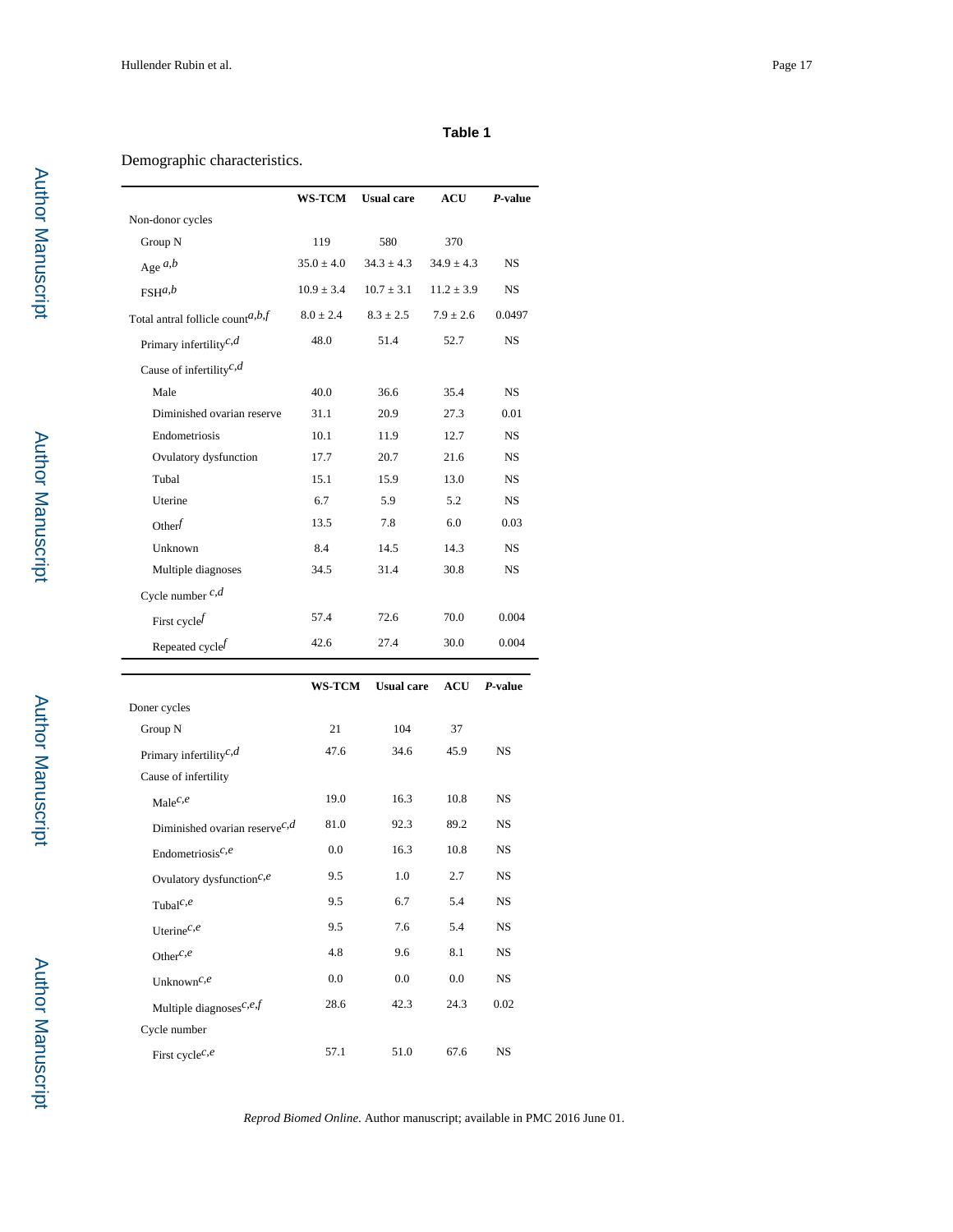|                                            | <b>WS-TCM</b> | <b>Usual care</b> | <b>ACU</b> | $P-value$ |
|--------------------------------------------|---------------|-------------------|------------|-----------|
| Repeated cycle <sup><math>c,e</math></sup> | 42.9          | 49.0              | 32.4       | <b>NS</b> |
| $\mathfrak{a}$ .<br>Data are mean $\pm$ SD |               |                   |            |           |
| b<br>Analysis of variance                  |               |                   |            |           |
| $c$ Data are proportion                    |               |                   |            |           |
| $d$ <sub>chi-squared</sub>                 |               |                   |            |           |
| Fisher's exact                             |               |                   |            |           |

*f* Significant findings (*P* < 0.05).

ACU, women receiving acupuncture on day of embryo transfer; NS, not statistically significant; WS-TCM, Whole-systems traditional Chinese medicine.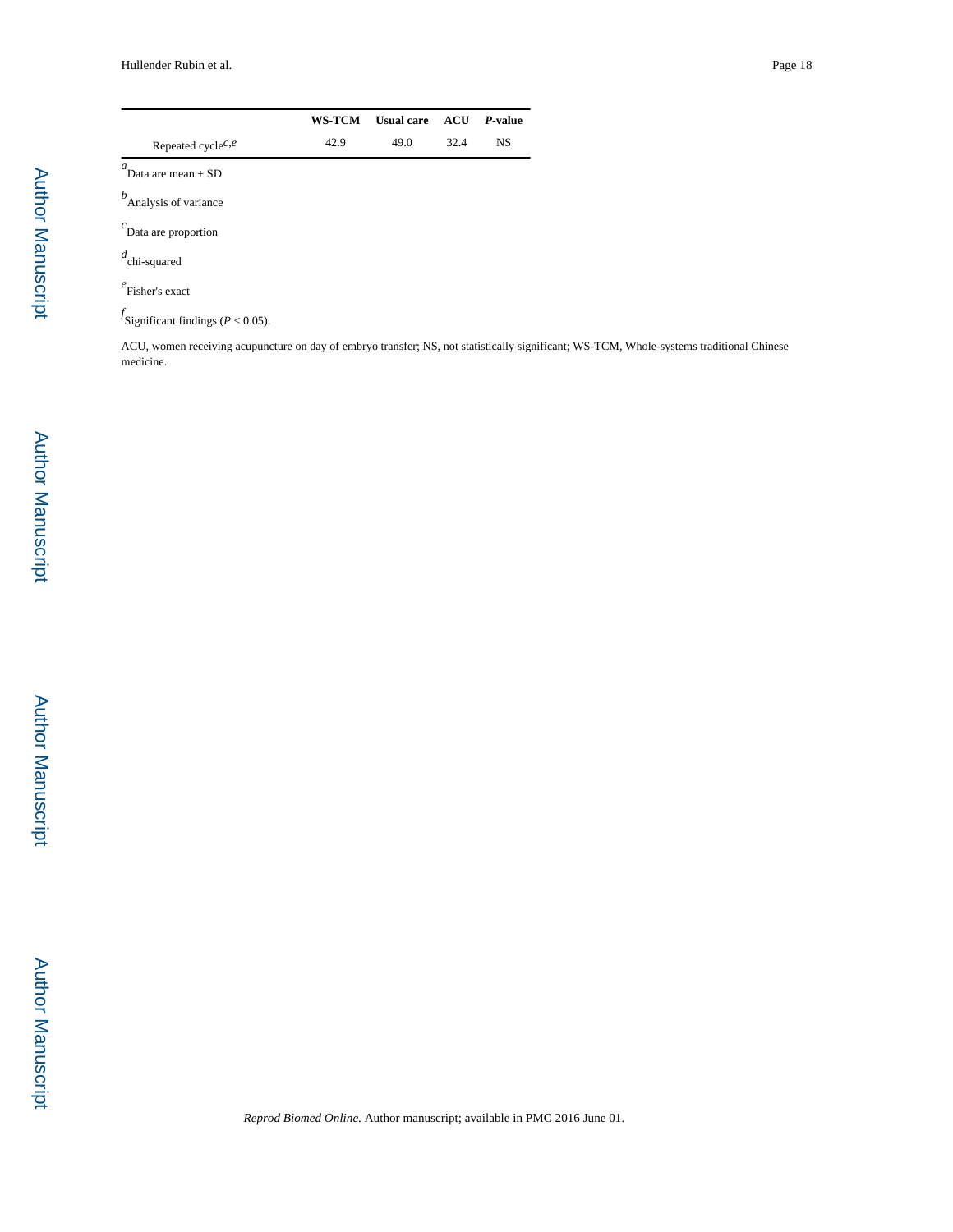## **Table 2**

# Cycle characteristics.

|                                                        | <b>WS-TCM</b>       | <b>Usual care</b>   | ACU                 | P-value     |
|--------------------------------------------------------|---------------------|---------------------|---------------------|-------------|
| Non-donor cycles                                       |                     |                     |                     |             |
| Group, n                                               | 119                 | 580                 | 370                 |             |
| Number of days stimulated <sup><i>a</i>,<i>b</i></sup> | $9.8 \pm 1.2$       | $9.9 \pm 1.2$       | $9.9 \pm 1.3$       | NS.         |
| Total gonadotrophin dose, $IU^{a,b}$                   | $3959.3 \pm 1503.6$ | $3721.6 \pm 1515.6$ | $3932.1 \pm 1580.1$ | NS.         |
| Peak oestradiol, $pg/ml^{a,b}$                         | $3153.7 \pm 1781.8$ | $3211.0 \pm 1644.0$ | $3017.0 \pm 1634.0$ | <b>NS</b>   |
| Endometrial thickness, $mm^{a,b}$                      | $10.9 \pm 2.4$      | $11.2 \pm 2.4$      | $11.2 \pm 2.2$      | NS          |
| Number of mature oocytes obtained $a,b$ $f$            | $14.0 \pm 8.7$      | $15.7 \pm 9.1$      | $14.2 \pm 8.0$      | 0.02        |
| OHSS $c,d$                                             | 8.4                 | 9.5                 | 7.1                 | NS.         |
| Fertilization method <sup>c,d</sup>                    |                     |                     |                     |             |
| Conventional                                           | 47.1                | 51.0                | 46.3                | NS          |
| <b>ICSI</b>                                            | 48.7                | 46.2                | 49.3                | NS.         |
| Mixed                                                  | 4.2                 | 2.8                 | 4.3                 | NS.         |
| Pre-implantation genetic screening <sup>c,d</sup>      | 13.5                | 9.3                 | 6.5                 | NS          |
| Number of embryos transferred <sup>a,b,f</sup>         | $2.9 \pm 1.2$       | $2.6 \pm 1.1$       | $2.8 \pm 1.1$       | 0.003       |
| Day of embryo transfer <sup>c,d</sup>                  |                     |                     |                     |             |
| Day 3                                                  | 64.7                | 59.7                | 65.7                | NS.         |
| Day 5                                                  | 35.3                | 40.3                | 34.3                | NS          |
| Mean number of acupuncture visits $^a$                 | $12.0 \pm 12.4$     |                     |                     |             |
| Donor cycles                                           |                     |                     |                     |             |
| Group, N                                               | 21                  | 104                 | 37                  |             |
| Peak oestradiol, $pg/ml^{a,b}$                         | $4303.9 \pm 2130.5$ | $4250.3 \pm 2035.4$ | $4428.4 \pm 2660.4$ | NS.         |
| Endometrial thickness, $mm^{a,b}$                      | $9.7 \pm 2.0$       | $10.5 \pm 2.1$      | $10.0 \pm 2.0$      | NS.         |
| Number of mature oocytes obtained from donor $a,b,f$   | $18.6 \pm 8.0$      | $21.7 \pm 8.7$      | $26.4 \pm 11.2$     | 0.005       |
| Fertilization method                                   |                     |                     |                     |             |
| Conventional <sup>c,d</sup>                            | 57.1                | 60.6                | 67.6                | NS.         |
| $ICSI^{c,e}$                                           | 38.1                | 33.7                | 27.0                | <b>NS</b>   |
| $Mixed^{c,e}$                                          | 4.8                 | 5.8                 | 5.4                 | NS.         |
| Pre-implantation genetic diagnosis Testing $c.e$       | 4.8                 | 10.6                | 8.3                 | NS          |
| Number of embryos transferred $a,b$                    | $2.2 \pm 0.7$       | $2.2 \pm 0.7$       | $1.9 \pm 0.6$       | <b>NS</b>   |
| Day of embryo transfer                                 |                     |                     |                     |             |
| Day $3^{c,e}$                                          | 23.8                | 38.5                | 24.3                | NS          |
| Day $5^{c,d}$                                          | 76.2                | 61.5                | 76.7                | $_{\rm NS}$ |
| Mean number of acupuncture visits $^a$                 | $10.6 \pm 13.6$     |                     |                     |             |

*a* Data are mean ± SD

*b* Analysis of variance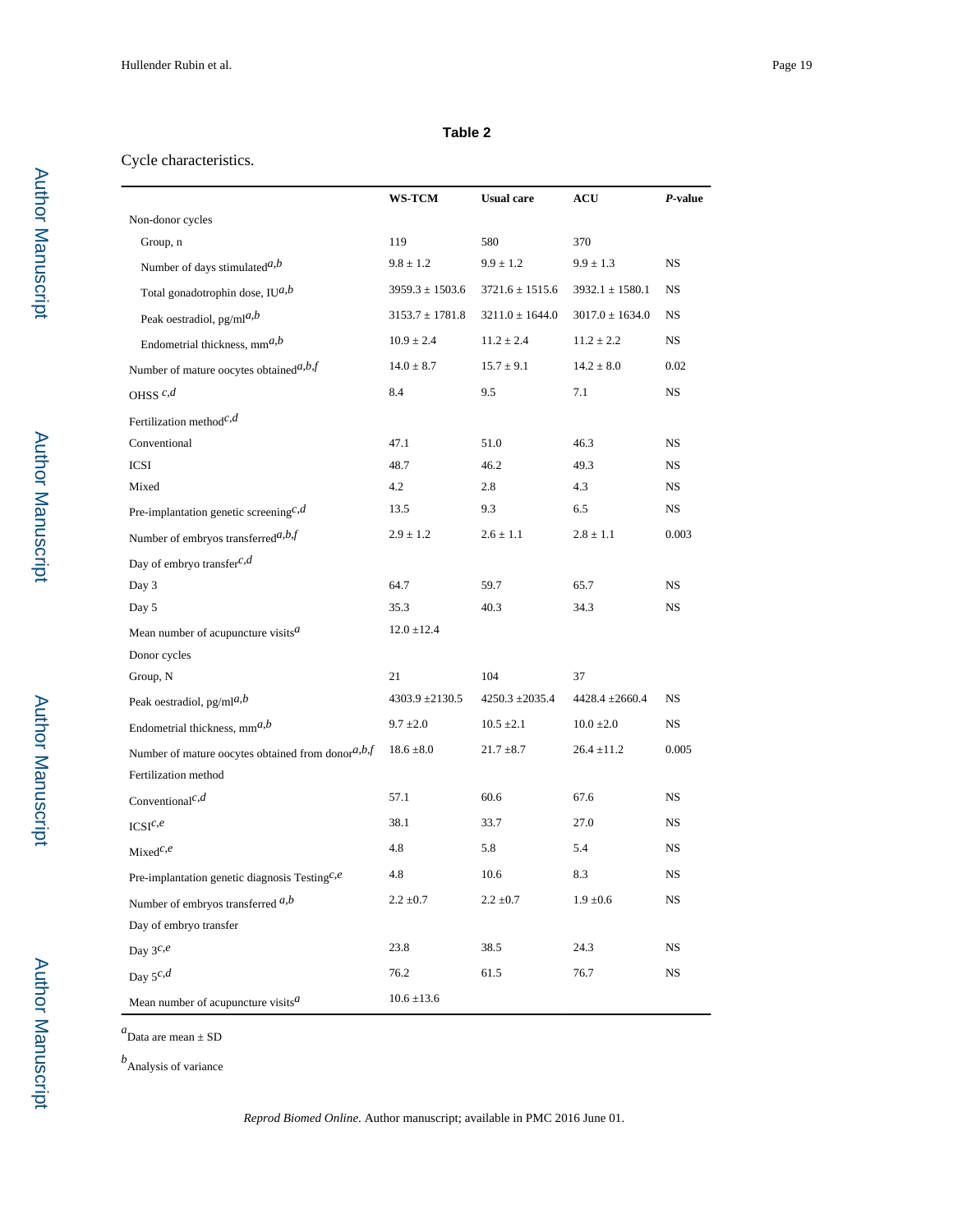*c* Data are proportions

*d* chi-squared

*e* Fisher exact

*f* Significant findings (*P* < 0.05)

ICSI, intracytoplasmic injection; OHSS, ovarian hyperstimulation syndrome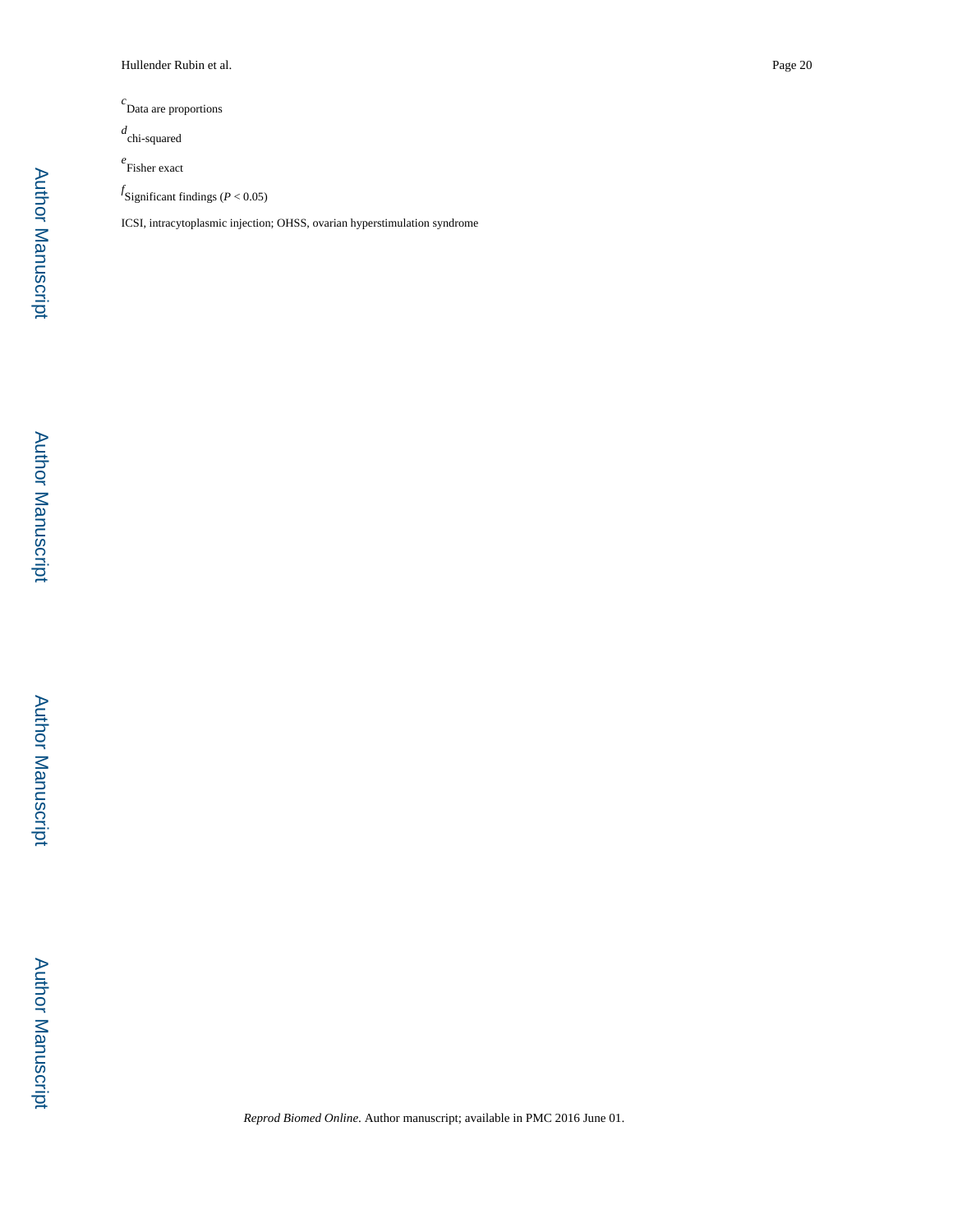#### **Table 3**

## Reproductive outcomes.

|                                         | <b>WS-TCM</b>  | <b>Usual care</b> | <b>ACU</b>     | $P$ -value |
|-----------------------------------------|----------------|-------------------|----------------|------------|
| Non-donor cycles                        |                |                   |                |            |
| Group, n                                | 119            | 580               | 370            |            |
| Live birth $a,b$ f                      | 61.3           | 48.2              | 50.8           | 0.03       |
| Biochemical pregnancy $a, c, f$         | 2.5            | 8.4               | 9.5            | <b>NS</b>  |
| Spontaneous abortion $\real^{a,c,f}$    | 5.8            | 10.7              | 7.3            | 0.02       |
| Ectopic $a,c$                           | $\overline{0}$ | 1.0               | 0.8            | <b>NS</b>  |
| Singleton <sup><math>a,b</math></sup>   | 60.3           | 63.2              | 57.0           | <b>NS</b>  |
| $Twins^{a,b}$                           | 38.4           | 33.2              | 40.3           | <b>NS</b>  |
| Triplets <sup><math>a,b</math></sup>    | 1.4            | 3.2               | 2.2            | <b>NS</b>  |
| Gestational age $d,e$                   | $37.8 \pm 2.7$ | $37.8 \pm 2.8$    | $37.4 \pm 3.3$ | <b>NS</b>  |
| Live birth on or after 37.0 weeks $a,b$ | 64.4           | 72.9              | 67.6           | <b>NS</b>  |
| Donor cycles                            |                |                   |                |            |
| Group, n                                | 21             | 104               | 37             |            |
| Live birth $c,d$                        | 85.7           | 62.5              | 59.5           | <b>NS</b>  |
| Biochemical pregnancy $a,c$             | 4.8            | 8.7               | 8.1            | <b>NS</b>  |
| Spontaneous abortion $a,c$              | 4.8            | 11.5              | 16.2           | <b>NS</b>  |
| Ectopic $a,c$                           | 0.0            | 1.0               | 0.0            | <b>NS</b>  |
| Singleton $a,b$                         | 55.6           | 54.0              | 54.6           | <b>NS</b>  |
| Twins <sup><math>a,c</math></sup>       | 38.9           | 45.3              | 45.5           | <b>NS</b>  |
| Triplets <sup><math>a,c</math></sup>    | 4.8            | 1.6               | 0.0            | <b>NS</b>  |
| Gestational age $d,e$                   | $37.7 \pm 3.3$ | $36.9 \pm 3.1$    | $36.8 \pm 3.7$ | <b>NS</b>  |
| Live birth on or after 37.0 weeks $a,b$ | 72.2           | 60.0              | 63.6           | <b>NS</b>  |

*a* Data are proportions

*b* chi-squared

*c* Fisher's exact

*d* Data are mean ± SD

*e* Analysis of variance

*f* Significant findings (*P* < 0.05)